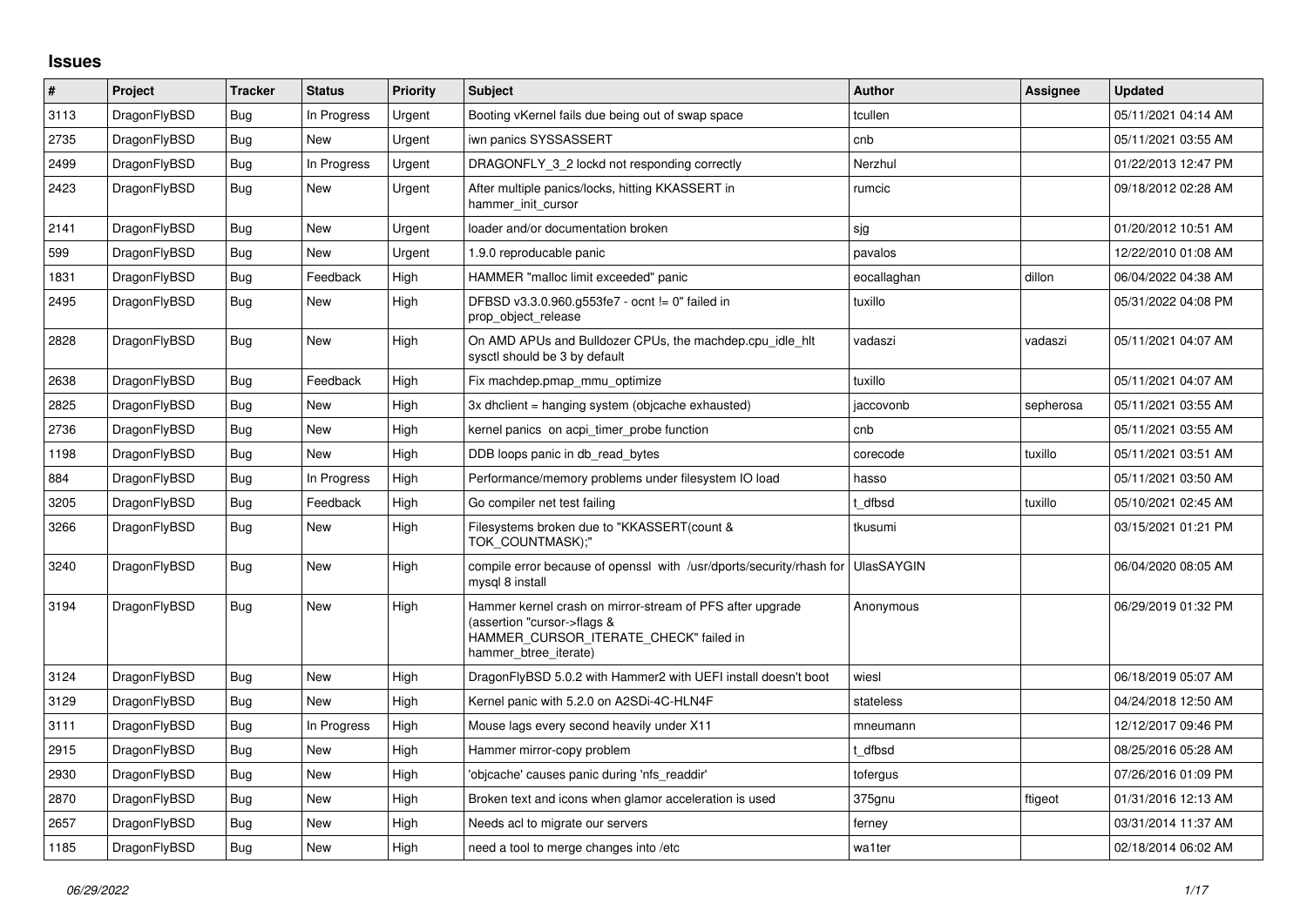| #    | Project      | <b>Tracker</b> | <b>Status</b> | <b>Priority</b> | Subject                                                                                    | <b>Author</b>     | Assignee | <b>Updated</b>      |
|------|--------------|----------------|---------------|-----------------|--------------------------------------------------------------------------------------------|-------------------|----------|---------------------|
| 2547 | DragonFlyBSD | Bug            | <b>New</b>    | High            | crashed while doing a dry run of pkg_rolling-replace                                       | phma              |          | 04/18/2013 10:40 PM |
| 2396 | DragonFlyBSD | <b>Bug</b>     | Feedback      | High            | Latest 3.1 development version core dumps while destroying master<br><b>PFS</b>            | sgeorge           |          | 01/23/2013 04:10 PM |
| 2421 | DragonFlyBSD | Bug            | <b>New</b>    | High            | Kernel panic: vm_fault: page 0xc0f70000 not busy!                                          | lentferj          |          | 10/03/2012 08:16 AM |
| 2296 | DragonFlyBSD | Bug            | In Progress   | High            | panic: assertion "m->wire_count > 0" failed                                                | thomas.nikolajsen |          | 08/30/2012 06:09 AM |
| 2347 | DragonFlyBSD | Bug            | Feedback      | High            | Hammer PFSes destroy does not give back full space allocated to<br><b>PFS</b>              | sgeorge           |          | 07/19/2012 01:11 AM |
| 2140 | DragonFlyBSD | Bug            | <b>New</b>    | High            | hammer_io_delallocate panic with 'duplicate entry' message                                 | ttw               |          | 10/07/2011 12:22 PM |
| 2117 | DragonFlyBSD | Bug            | New           | High            | ACPI and/or bce(4) problem with 2.11.0.673.g0d557 on HP DL380<br>G <sub>6</sub>            | pauska            |          | 08/22/2011 10:15 AM |
| 2071 | DragonFlyBSD | Bug            | New           | High            | Panic on assertion: (int)(flg->seq - seq) > 0 in hammer_flusher_flush<br>after inode error | vsrinivas         |          | 06/12/2011 07:59 AM |
| 1920 | DragonFlyBSD | Bug            | New           | High            | system hangs                                                                               | zhtw              |          | 11/22/2010 08:59 AM |
| 3319 | DragonFlyBSD | Bug            | New           | Normal          | setproctitle() calls can change effect of later setproctitle() calls                       | tonyc             |          | 06/29/2022 06:10 PM |
| 742  | DragonFlyBSD | Bug            | In Progress   | Normal          | umount problems with multiple mounts                                                       | corecode          | tuxillo  | 06/25/2022 04:02 AM |
| 731  | DragonFlyBSD | Bug            | New           | Normal          | system freeze on "slice too large"                                                         | corecode          | tuxillo  | 06/25/2022 04:01 AM |
| 3318 | DragonFlyBSD | Bug            | In Progress   | Normal          | Segmenation fault when a process resumed with checkpt exits                                | zabolekar         | tuxillo  | 06/18/2022 08:24 AM |
| 1921 | DragonFlyBSD | Bug            | In Progress   | Normal          | we miss mlockall                                                                           | alexh             | tuxillo  | 06/18/2022 04:08 AM |
| 3317 | DragonFlyBSD | Bug            | In Progress   | Normal          | Network vtnet0 not working on Hetzner cloud                                                | mneumann          |          | 06/18/2022 03:55 AM |
| 3316 | DragonFlyBSD | Bug            | <b>New</b>    | Normal          | hammer2_dirent_create() allows creating >1 dirents with the same<br>name                   | tkusumi           |          | 06/05/2022 12:35 PM |
| 806  | DragonFlyBSD | Bug            | Feedback      | Normal          | boot error on MacBook                                                                      | tralamazza        |          | 06/04/2022 05:28 AM |
| 2509 | DragonFlyBSD | Bug            | <b>New</b>    | Normal          | Redefinition of DIRBLKSIZ in restore(8)                                                    | swildner          |          | 06/04/2022 04:40 AM |
| 2360 | DragonFlyBSD | Bug            | In Progress   | Normal          | Wishlist: virtio driver import                                                             | vsrinivas         |          | 06/04/2022 04:16 AM |
| 3160 | DragonFlyBSD | Submit         | In Progress   | Normal          | State the implementation difference in pkill/pgrep manual                                  | sevan             | tuxillo  | 06/03/2022 05:15 PM |
| 3028 | DragonFlyBSD | Bug            | In Progress   | Normal          | installer: confusion of set/get disk encryption passphrase dialogs                         | liweitianux       | tuxillo  | 06/03/2022 05:13 PM |
| 3313 | DragonFlyBSD | Bug            | New           | Normal          | Can't boot from my live USB at all. The kernel loading process<br>hangs.                   | rempas            |          | 06/03/2022 12:16 AM |
| 2498 | DragonFlyBSD | Bug            | New           | Normal          | DFBSD v3.2.2-RELEASE - LIST_FIRST(&bp->b_dep) == NULL"<br>failed in vfs_vmio_release       | tuxillo           |          | 05/31/2022 04:09 PM |
| 2122 | DragonFlyBSD | Submit         | <b>New</b>    | Normal          | [Review] Fixes to the VFS layer                                                            | ftigeot           |          | 05/31/2022 03:25 PM |
| 1876 | DragonFlyBSD | <b>Bug</b>     | New           | Normal          | devfs in jail + logging out from console(ttyv1+) -> panic                                  | qhwt.dfly         | tuxillo  | 05/31/2022 03:24 PM |
| 2042 | DragonFlyBSD | <b>Bug</b>     | New           | Normal          | kernel panic, when run boot0cfg                                                            | sepherosa         |          | 05/31/2022 03:01 PM |
| 1975 | DragonFlyBSD | <b>Bug</b>     | New           | Normal          | Applications seg fault in select() and poll()                                              | rumcic            |          | 05/31/2022 02:58 PM |
| 243  | DragonFlyBSD | <b>Bug</b>     | Feedback      | Normal          | weird behavior in the shell                                                                | swildner          |          | 05/31/2022 02:51 PM |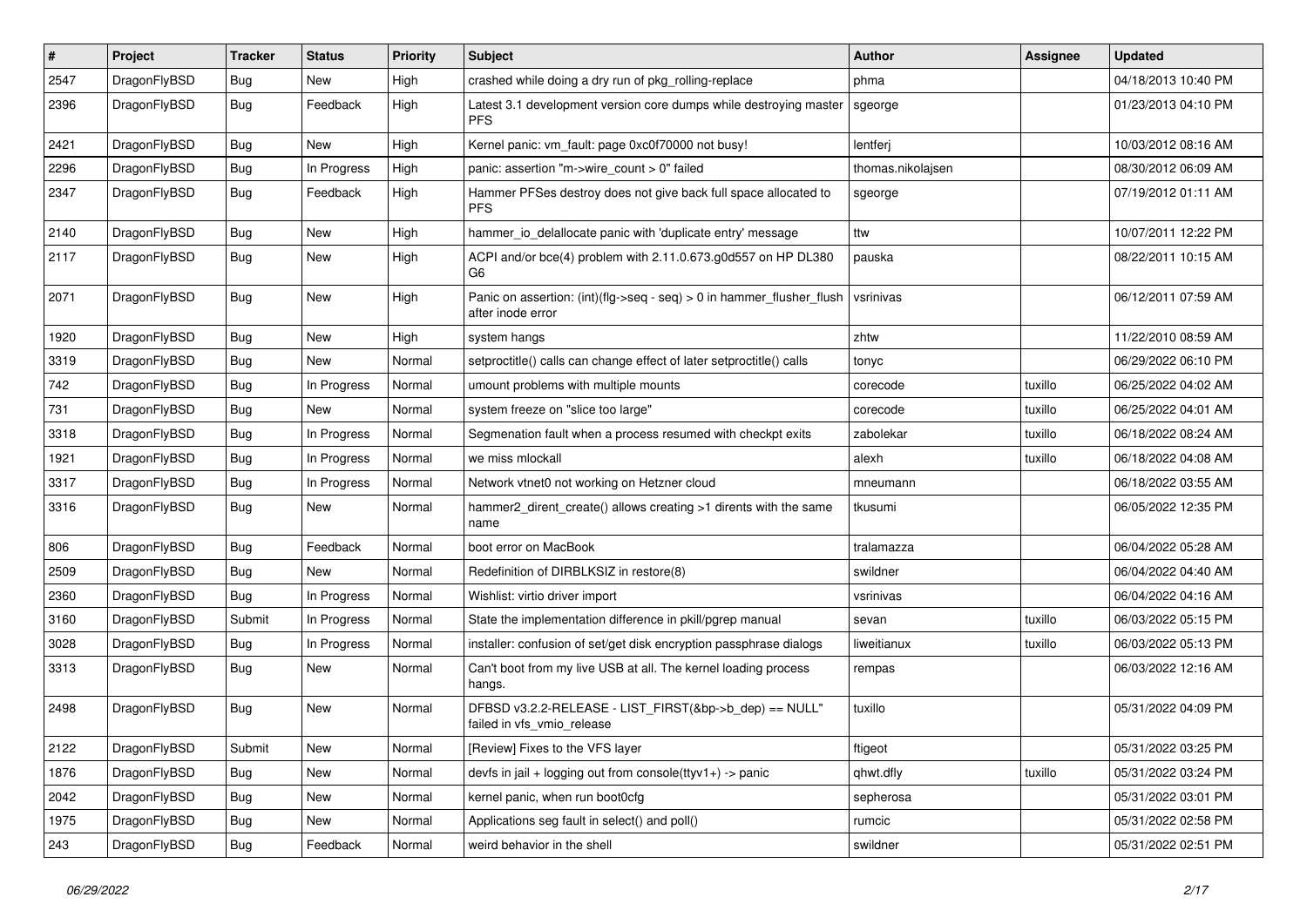| $\vert$ # | Project      | <b>Tracker</b> | <b>Status</b> | <b>Priority</b> | <b>Subject</b>                                                                                            | <b>Author</b>    | Assignee | <b>Updated</b>      |
|-----------|--------------|----------------|---------------|-----------------|-----------------------------------------------------------------------------------------------------------|------------------|----------|---------------------|
| 1942      | DragonFlyBSD | Bug            | <b>New</b>    | Normal          | locking against myself in getcacheblk()?                                                                  | qhwt.dfly        |          | 05/31/2022 02:15 PM |
| 3314      | DragonFlyBSD | <b>Bug</b>     | <b>New</b>    | Normal          | Bring virtio_console(4) from FreeBSD                                                                      | tuxillo          | tuxillo  | 05/29/2022 08:24 AM |
| 1899      | DragonFlyBSD | <b>Bug</b>     | <b>New</b>    | Normal          | Keyboard doesn't work                                                                                     | fransm           |          | 05/15/2022 03:32 PM |
| 3312      | DragonFlyBSD | Submit         | <b>New</b>    | Normal          | hammer2: redundant chain modify after chain creation                                                      | tkusumi          |          | 05/15/2022 01:35 PM |
| 1877      | DragonFlyBSD | <b>Bug</b>     | <b>New</b>    | Normal          | Freeze during 1st hammer cleanup after new install                                                        | elekktretterr    |          | 05/15/2022 11:43 AM |
| 1818      | DragonFlyBSD | <b>Bug</b>     | <b>New</b>    | Normal          | panic: Bad tailg NEXT (kqueue issue ?)                                                                    | ftigeot          |          | 05/15/2022 11:40 AM |
| 1836      | DragonFlyBSD | Bug            | <b>New</b>    | Normal          | Incorrect TCP checksum show up in tcpdump                                                                 | robgar1          |          | 05/15/2022 11:22 AM |
| 1769      | DragonFlyBSD | Bug            | <b>New</b>    | Normal          | panic: assertion: _tp->tt_msg->tt_cpuid == mycpuid in<br>tcp_callout_active                               | pavalos          | sjg      | 05/15/2022 11:07 AM |
| 1826      | DragonFlyBSD | Bug            | <b>New</b>    | Normal          | panic during boot: assertion so->so_port  in tcp_input                                                    | ftigeot          |          | 05/15/2022 11:05 AM |
| 1774      | DragonFlyBSD | Bug            | <b>New</b>    | Normal          | New IP header cleanup branch available for testing                                                        | dillon           |          | 05/15/2022 10:59 AM |
| 1700      | DragonFlyBSD | Submit         | In Progress   | Normal          | skip boot2 menu on <enter></enter>                                                                        | Johannes.Hofmann | tuxillo  | 05/15/2022 08:35 AM |
| 1727      | DragonFlyBSD | Bug            | Feedback      | Normal          | CD boot panic (2.6.1) (usb?)                                                                              | kiril            |          | 05/15/2022 05:10 AM |
| 1593      | DragonFlyBSD | Bug            | Feedback      | Normal          | panic: assertion: ccb == ap->ap_err_ccb in ahci_put_err_ccb                                               | ftigeot          | ftigeot  | 05/15/2022 05:09 AM |
| 1397      | DragonFlyBSD | <b>Bug</b>     | Feedback      | Normal          | jobs -I output inconsistency when called from script                                                      | Anonymous        | tuxillo  | 05/15/2022 05:07 AM |
| 3029      | DragonFlyBSD | <b>Bug</b>     | <b>New</b>    | Normal          | Running DflyBSD 4.8 on FreeBSD bhyve as a guest                                                           | iron             |          | 05/13/2022 04:33 AM |
| 2585      | DragonFlyBSD | Bug            | New           | Normal          | Dfly 3.4.3 on ESXi 5.1, HP Smart Array P410 passthrough<br>recognised, but not functioning                | yggdrasil        | swildner | 05/09/2022 08:14 AM |
| 3310      | DragonFlyBSD | <b>Bug</b>     | In Progress   | Normal          | NVMM+QEMU fail to boot with UEFI: Mem Assist Failed<br>[gpa=0xfffffff0]                                   | liweitianux      |          | 01/11/2022 03:22 PM |
| 3300      | DragonFlyBSD | <b>Bug</b>     | New           | Normal          | Running Xvnc from TigerVNC package through the INETD daemon<br>in TCP WAIT mode fails hard                | adrian           |          | 01/08/2022 04:25 AM |
| 3301      | DragonFlyBSD | Bug            | <b>New</b>    | Normal          | Gkrellm from the packages is not showing logged in users in main<br>window, logged in users always $== 0$ | adrian           |          | 01/08/2022 04:24 AM |
| 1559      | DragonFlyBSD | Bug            | <b>New</b>    | Normal          | kernel trap                                                                                               | phma             |          | 11/27/2021 08:43 AM |
| 1661      | DragonFlyBSD | <b>Bug</b>     | In Progress   | Normal          | panic on password entry mount smb filesystem                                                              | vsrinivas        |          | 11/27/2021 08:29 AM |
| 1718      | DragonFlyBSD | <b>Bug</b>     | Feedback      | Normal          | IDE disk drive not detected by x86_64 2.6.1 Live CD                                                       | bcox             |          | 11/27/2021 08:25 AM |
| 2459      | DragonFlyBSD | Bug            | Feedback      | Normal          | apic problems with HP Probook 4510s                                                                       | thowe            |          | 11/27/2021 08:22 AM |
| 2644      | DragonFlyBSD | <b>Bug</b>     | Feedback      | Normal          | 3.6.0-REL trap 9 on boot                                                                                  | memmerto         |          | 11/27/2021 08:08 AM |
| 3299      | DragonFlyBSD | <b>Bug</b>     | In Progress   | Normal          | DragonFlyBSD reports utterly wrong uptime (most of the time, right<br>after booting in)                   | adrian           |          | 11/11/2021 01:43 PM |
| 3295      | DragonFlyBSD | Bug            | In Progress   | Normal          | Adapt devel/libvirt for nvmm                                                                              | tuxillo          | tuxillo  | 11/03/2021 04:56 PM |
| 3302      | DragonFlyBSD | <b>Bug</b>     | New           | Normal          | Will not boot on System76 Lemur Pro (lemp10)                                                              | piecuch          |          | 11/03/2021 10:21 AM |
| 3298      | DragonFlyBSD | <b>Bug</b>     | New           | Normal          | Running "w" and having logged in via XDM through VNC, "w" prints<br>an extra error message                | piecuch          |          | 10/25/2021 09:16 AM |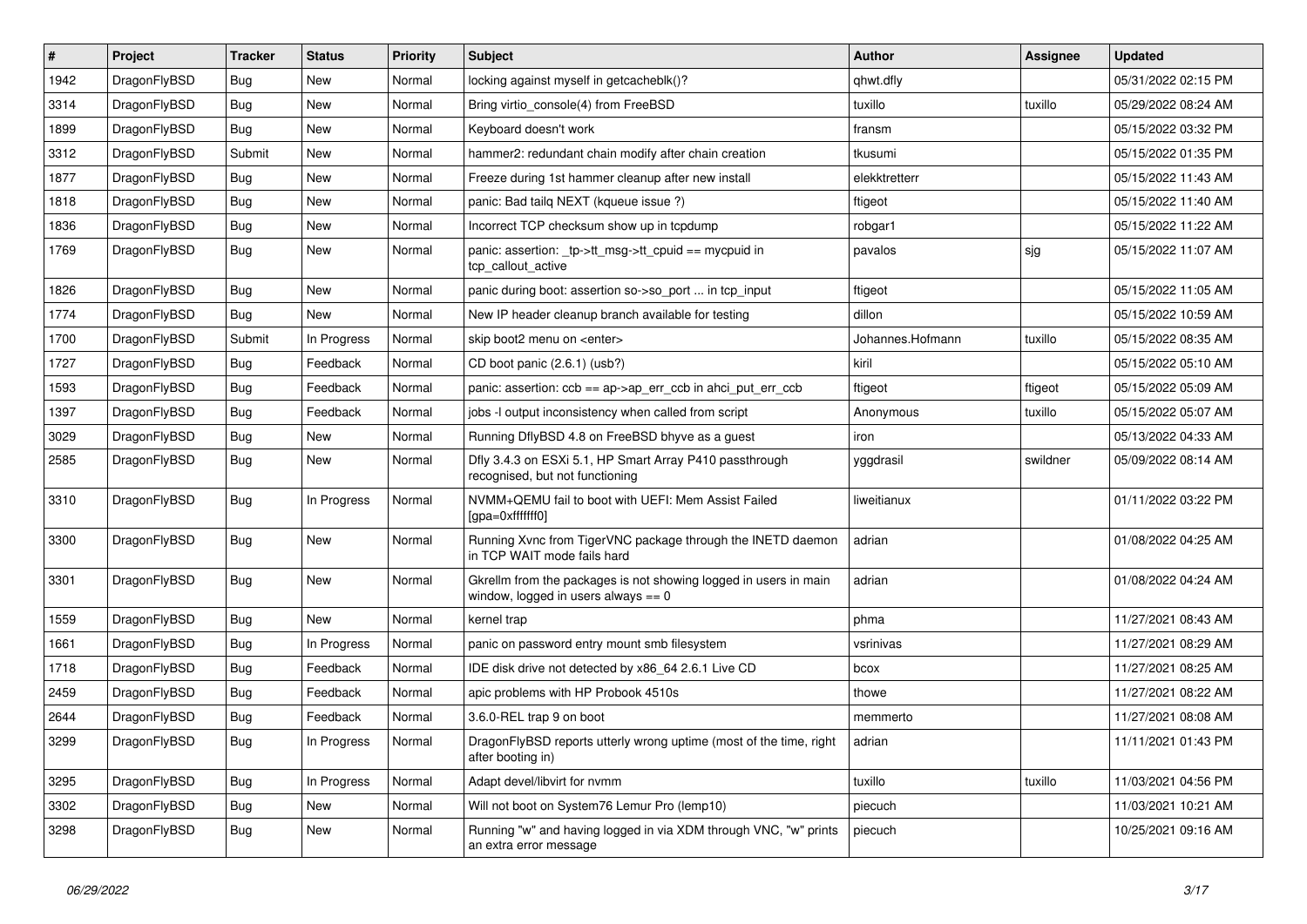| $\pmb{\#}$ | Project      | <b>Tracker</b> | <b>Status</b> | <b>Priority</b> | <b>Subject</b>                                                                                                       | <b>Author</b>   | Assignee | Updated             |
|------------|--------------|----------------|---------------|-----------------|----------------------------------------------------------------------------------------------------------------------|-----------------|----------|---------------------|
| 1398       | DragonFlyBSD | Submit         | In Progress   | Normal          | hdestroy(3) restricts hash key to point to malloc'ed space                                                           | Anonymous       |          | 08/20/2021 04:06 PM |
| 3201       | DragonFlyBSD | Submit         | New           | Normal          | Fixes make search display                                                                                            | htse            |          | 08/20/2021 04:02 PM |
| 3145       | DragonFlyBSD | Submit         | In Progress   | Normal          | Update libelf to FreeBSD 12 current and build as base library usable<br>by ports                                     | davshao         | tuxillo  | 08/20/2021 03:58 PM |
| 3031       | DragonFlyBSD | Submit         | In Progress   | Normal          | Update drm/radeon to Linux 4.7.10 as much as possible                                                                | davshao         | ftigeot  | 08/19/2021 12:33 PM |
| 3189       | DragonFlyBSD | <b>Bug</b>     | New           | Normal          | Allow DragonFly Mail Agent to accept an alternate config via<br>command line switch                                  | iang            |          | 08/16/2021 12:42 AM |
| 3278       | DragonFlyBSD | Bug            | <b>New</b>    | Normal          | Second screen image is distorted                                                                                     | arcade@b1t.name |          | 07/10/2021 03:36 AM |
| 3276       | DragonFlyBSD | Submit         | New           | Normal          | Add option controlling whether gpt expand expands the last partition<br>(needs testing)                              | falsifian       |          | 07/10/2021 03:35 AM |
| 3280       | DragonFlyBSD | Bug            | New           | Normal          | KMS console and i915(4) not working in 6.0                                                                           | cmusser         |          | 07/10/2021 03:35 AM |
| 3282       | DragonFlyBSD | <b>Bug</b>     | <b>New</b>    | Normal          | unexpected errno value from fopen()                                                                                  | bhaible         |          | 07/10/2021 03:34 AM |
| 3283       | DragonFlyBSD | Bug            | <b>New</b>    | Normal          | mknodat() cannot create FIFOs                                                                                        | bhaible         |          | 07/10/2021 03:34 AM |
| 3284       | DragonFlyBSD | <b>Bug</b>     | <b>New</b>    | Normal          | Wrong towlower() result for U+038A                                                                                   | bhaible         |          | 07/10/2021 03:34 AM |
| 3281       | DragonFlyBSD | Bug            | <b>New</b>    | Normal          | Crash after leaving unattended for a while                                                                           | bhaible         |          | 07/10/2021 03:32 AM |
| 2806       | DragonFlyBSD | Bug            | <b>New</b>    | Normal          | failed to configure a link-local address on ath0 (errno = 22)                                                        | Chingyuan       |          | 05/25/2021 01:00 AM |
| 3269       | DragonFlyBSD | Bug            | In Progress   | Normal          | Is double-buffer'd buf still required by HAMMER2?                                                                    | tkusumi         |          | 05/12/2021 04:09 PM |
| 2917       | DragonFlyBSD | <b>Bug</b>     | <b>New</b>    | Normal          | da8: reading primary partition table: error accessing offset<br>000000000000 for 512                                 | liweitianux     |          | 05/11/2021 08:43 PM |
| 3089       | DragonFlyBSD | <b>Bug</b>     | In Progress   | Normal          | vtnet(4) - disable TCP checksum offload by default                                                                   | ilane           | vadaszi  | 05/11/2021 04:14 AM |
| 2414       | DragonFlyBSD | <b>Bug</b>     | In Progress   | Normal          | Lenovo S10 acpi freeze (not new)                                                                                     | davshao         |          | 05/11/2021 04:13 AM |
| 2921       | DragonFlyBSD | Submit         | <b>New</b>    | Normal          | Allow moused to accept userland mouse events                                                                         | tautolog        |          | 05/11/2021 04:08 AM |
| 2717       | DragonFlyBSD | Submit         | Feedback      | Normal          | Out of range numeric handling                                                                                        | dclink          | tuxillo  | 05/11/2021 04:08 AM |
| 1192       | DragonFlyBSD | Submit         | <b>New</b>    | Normal          | KKASSERTs in sys/kern/uipc_{msg,socket}.c are too strict                                                             | rumcic          |          | 05/11/2021 04:07 AM |
| 2852       | DragonFlyBSD | Bug            | New           | Normal          | Hammer File System - hangs on undo during system boot / mount -<br>will not recover on DragonFlyBSD newer than 3.6.0 | abale           |          | 05/11/2021 04:07 AM |
| 2013       | DragonFlyBSD | Bug            | In Progress   | Normal          | oversized DMA request loop                                                                                           | josepht         |          | 05/11/2021 04:06 AM |
| 1749       | DragonFlyBSD | <b>Bug</b>     | In Progress   | Normal          | HAMMER fsstress panic in hammer_flush_inode_core<br>'ip->flush_state != HAMMER_FST_FLUSH'                            | vsrinivas       |          | 05/11/2021 04:06 AM |
| 1745       | DragonFlyBSD | <b>Bug</b>     | Feedback      | Normal          | kmalloc panic                                                                                                        | josepht         |          | 05/11/2021 04:05 AM |
| 1744       | DragonFlyBSD | Bug            | In Progress   | Normal          | HAMMER fsstress panic in hammer setup child callback                                                                 | vsrinivas       |          | 05/11/2021 04:05 AM |
| 1717       | DragonFlyBSD | Bug            | Feedback      | Normal          | HAMMER panic in hammer_cursor_down()                                                                                 | josepht1        |          | 05/11/2021 04:05 AM |
| 1618       | DragonFlyBSD | Bug            | Feedback      | Normal          | collision for 'struct pmap' when using RPC and <sys user.h=""></sys>                                                 | carenas         |          | 05/11/2021 04:05 AM |
| 1613       | DragonFlyBSD | Bug            | Feedback      | Normal          | USB Keyboard not working on master                                                                                   | elekktretterr   |          | 05/11/2021 04:05 AM |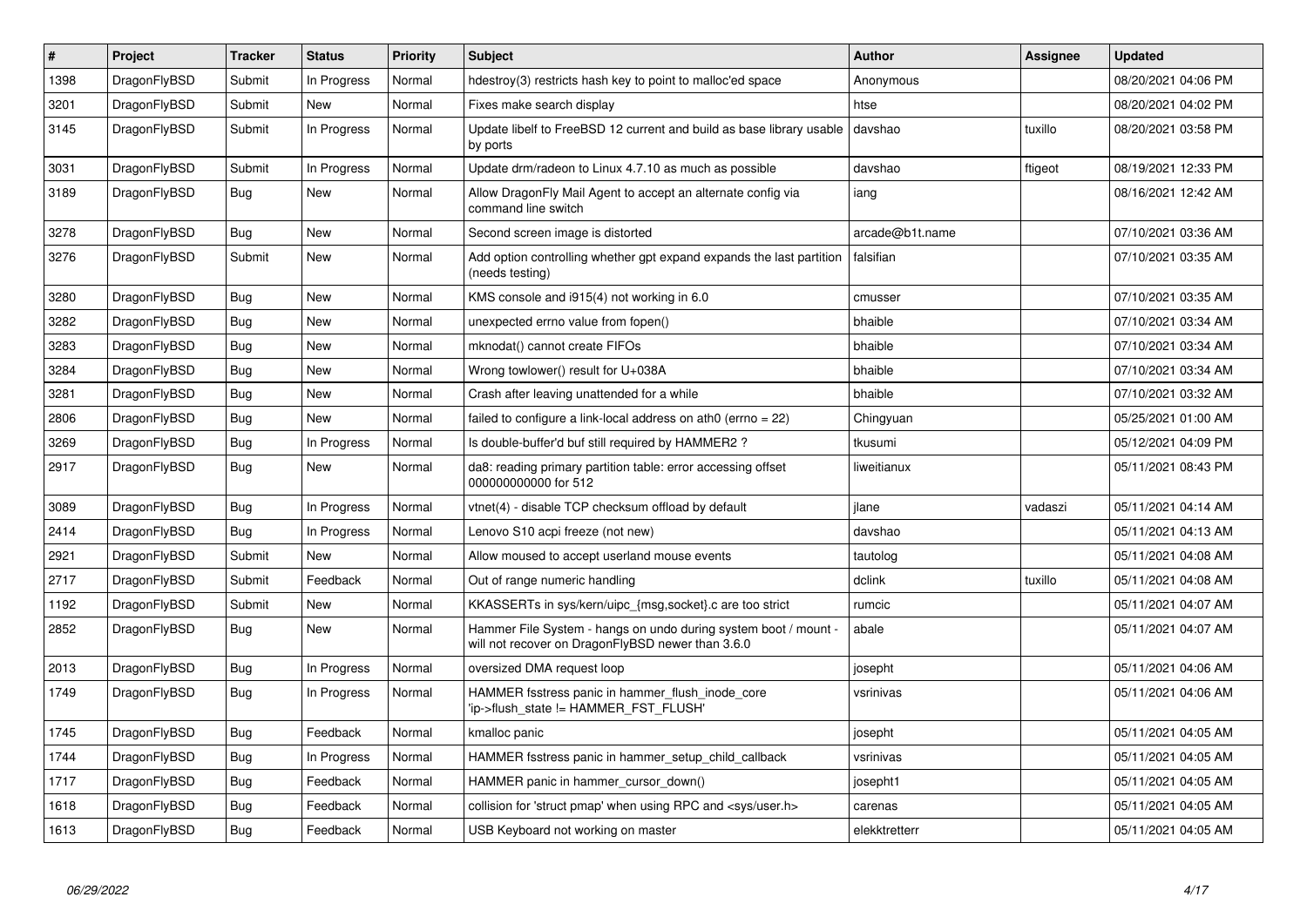| $\sharp$ | Project      | <b>Tracker</b> | <b>Status</b> | <b>Priority</b> | Subject                                                                                                                                                   | <b>Author</b>  | Assignee  | <b>Updated</b>      |
|----------|--------------|----------------|---------------|-----------------|-----------------------------------------------------------------------------------------------------------------------------------------------------------|----------------|-----------|---------------------|
| 1591     | DragonFlyBSD | Bug            | Feedback      | Normal          | Lenovo X301 hangs with AHCI Driver CMD TIMEOUT<br>STS=d0 <bsy></bsy>                                                                                      | eocallaghan    |           | 05/11/2021 04:05 AM |
| 168      | DragonFlyBSD | Bug            | In Progress   | Normal          | Livelocked limit engaged while trying to setup IPW wireless                                                                                               | mschacht       | sepherosa | 05/11/2021 04:05 AM |
| 1577     | DragonFlyBSD | <b>Bug</b>     | Feedback      | Normal          | panic: assertion: leaf->base.obj id == ip->obj id in<br>hammer_ip_delete_range                                                                            | qhwt+dfly      |           | 05/11/2021 04:01 AM |
| 1486     | DragonFlyBSD | Bug            | Feedback      | Normal          | Interrupt storm related to SATA DVD device                                                                                                                | hasso          |           | 05/11/2021 04:01 AM |
| 1481     | DragonFlyBSD | <b>Bug</b>     | Feedback      | Normal          | panic: assertion: kva_p(buf) in soopt_from_kbuf (after ipfw pipe<br>show, 2.2.1-R)                                                                        | combiner       |           | 05/11/2021 04:01 AM |
| 1454     | DragonFlyBSD | Bug            | Feedback      | Normal          | Unable to boot from external USB DVD drive                                                                                                                | elekktretterr  |           | 05/11/2021 04:01 AM |
| 1448     | DragonFlyBSD | <b>Bug</b>     | Feedback      | Normal          | panic: assertion: _tp->tt_msg->tt_cpuid == mycpuid in<br>tcp_callout_active tcp_output tcp_usr_send netmsg_pru_send<br>netmsg_service tcpmsg_service_loop | dillon         |           | 05/11/2021 04:00 AM |
| 1429     | DragonFlyBSD | Bug            | Feedback      | Normal          | vkernel bug - "mfree: m->m nextpkt != NULL"                                                                                                               | dillon         |           | 05/11/2021 04:00 AM |
| 1411     | DragonFlyBSD | <b>Bug</b>     | Feedback      | Normal          | Burning doesn't work with ahci(4)                                                                                                                         | hasso          | dillon    | 05/11/2021 04:00 AM |
| 1387     | DragonFlyBSD | <b>Bug</b>     | Feedback      | Normal          | zero-size malloc and ps: kvm getprocs: Bad address                                                                                                        | qhwt+dfly      |           | 05/11/2021 04:00 AM |
| 1336     | DragonFlyBSD | Bug            | In Progress   | Normal          | Still looking for reports of missed directory entries w/ HAMMER                                                                                           | dillon         |           | 05/11/2021 04:00 AM |
| 1332     | DragonFlyBSD | Bug            | Feedback      | Normal          | DFBSD 2.2 - Booting usbcdrom/usbsticks on thinkpad hangs on<br>"BTX Halted"                                                                               | tuxillo        |           | 05/11/2021 04:00 AM |
| 1293     | DragonFlyBSD | <b>Bug</b>     | New           | Normal          | 2.2.1-REL Installer Request                                                                                                                               | mk             | tuxillo   | 05/11/2021 04:00 AM |
| 1282     | DragonFlyBSD | <b>Bug</b>     | Feedback      | Normal          | panic (trap 12) when booting SMP kernel on Atom 330 (dual core)                                                                                           | tomaz.borstnar |           | 05/11/2021 04:00 AM |
| 1218     | DragonFlyBSD | <b>Bug</b>     | In Progress   | Normal          | panic: assertion: error == 0 in hammer_start_transaction                                                                                                  | rumcic         |           | 05/11/2021 04:00 AM |
| 1181     | DragonFlyBSD | <b>Bug</b>     | In Progress   | Normal          | ACX111 panic                                                                                                                                              | elekktretterr  |           | 05/11/2021 04:00 AM |
| 1101     | DragonFlyBSD | <b>Bug</b>     | Feedback      | Normal          | ohci related panic                                                                                                                                        | polachok       |           | 05/11/2021 04:00 AM |
| 998      | DragonFlyBSD | <b>Bug</b>     | In Progress   | Normal          | Unconfiguring a vn while it is mounted                                                                                                                    | rumcic         | tuxillo   | 05/11/2021 04:00 AM |
| 2808     | DragonFlyBSD | <b>Bug</b>     | New           | Normal          | X freeze by switching between X and VT - results in black screen                                                                                          | lukesky333     |           | 05/11/2021 03:55 AM |
| 2067     | DragonFlyBSD | Bug            | New           | Normal          | sound/pcm: "play interrupt timeout, channel dead"                                                                                                         | matthiasr      |           | 05/11/2021 03:55 AM |
| 604      | DragonFlyBSD | <b>Bug</b>     | In Progress   | Normal          | 1.8.1-RELEASE - clock runs fast on mainboard ASUS P5A-B                                                                                                   | yeti           |           | 05/11/2021 03:55 AM |
| 2708     | DragonFlyBSD | <b>Bug</b>     | New           | Normal          | unable to send TCP nor UDP on age(4) interface                                                                                                            | dermiste       |           | 05/11/2021 03:54 AM |
| 2647     | DragonFlyBSD | Bug            | New           | Normal          | HAMMER panic on 3.6.0                                                                                                                                     | tuxillo        |           | 05/11/2021 03:54 AM |
| 2641     | DragonFlyBSD | Bug            | <b>New</b>    | Normal          | Panic when loading natapci as module                                                                                                                      | tuxillo        |           | 05/11/2021 03:54 AM |
| 2630     | DragonFlyBSD | <b>Bug</b>     | New           | Normal          | Bring in latest iconv fixes from FreeBSD10 as well as csmapper<br>updates                                                                                 | tuxillo        |           | 05/11/2021 03:54 AM |
| 2544     | DragonFlyBSD | <b>Bug</b>     | <b>New</b>    | Normal          | live DVD system boot (menu option 1) caused db> prompt on<br>PE1950                                                                                       | estrabd        |           | 05/11/2021 03:54 AM |
| 1594     | DragonFlyBSD | Bug            | New           | Normal          | Kernel panic during boot from Live CD on Dell E6400                                                                                                       | bodie          |           | 05/11/2021 03:54 AM |
| 1587     | DragonFlyBSD | <b>Bug</b>     | Feedback      | Normal          | can't gdb across fork                                                                                                                                     | corecode       | tuxillo   | 05/11/2021 03:54 AM |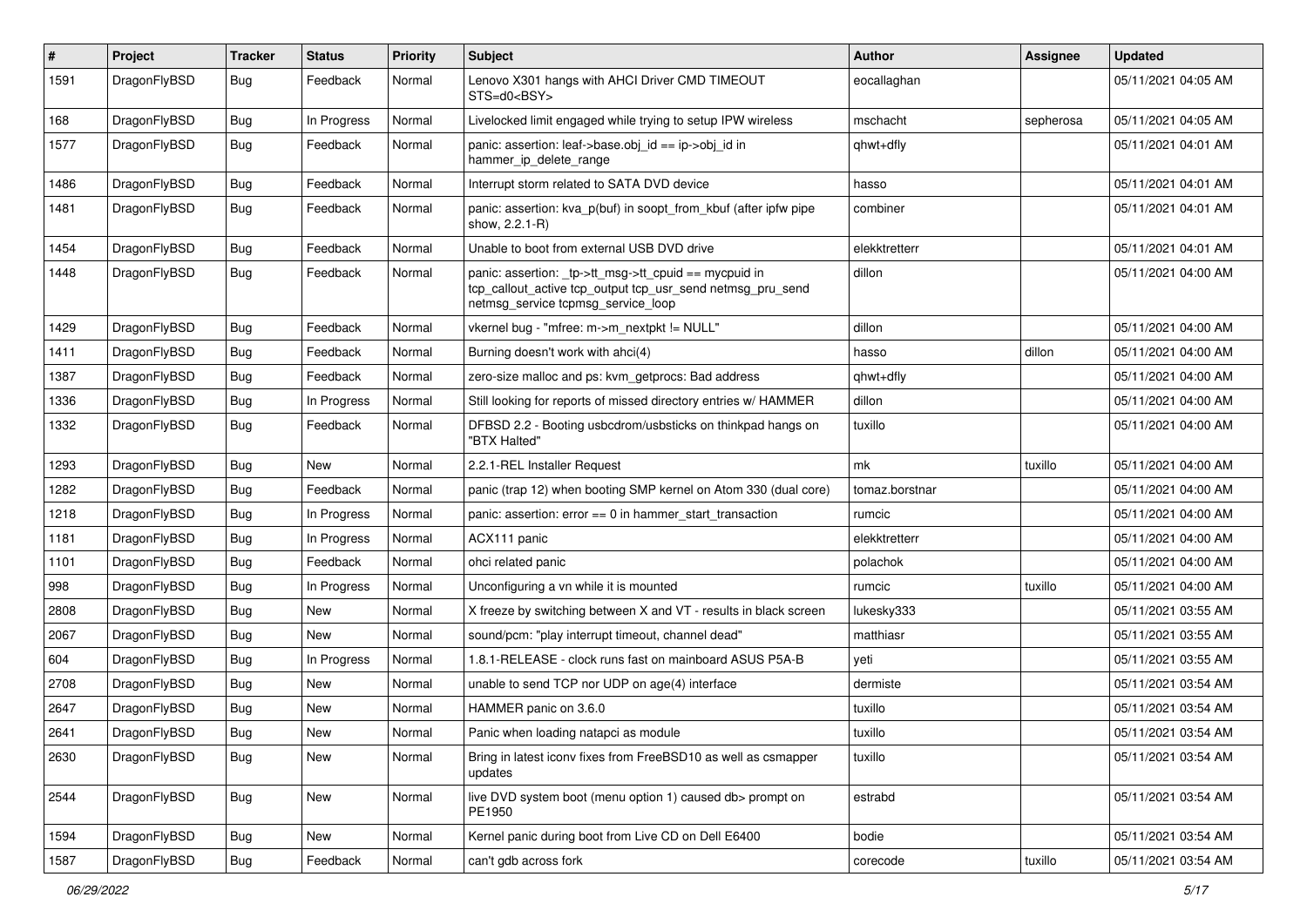| $\pmb{\#}$ | Project      | <b>Tracker</b> | <b>Status</b> | <b>Priority</b> | <b>Subject</b>                                                                               | <b>Author</b> | <b>Assignee</b> | <b>Updated</b>      |
|------------|--------------|----------------|---------------|-----------------|----------------------------------------------------------------------------------------------|---------------|-----------------|---------------------|
| 1584       | DragonFlyBSD | Bug            | In Progress   | Normal          | can't use ssh from jail: debug1: read_passphrase: can't open<br>/dev/tty: Device busy        | corecode      | tuxillo         | 05/11/2021 03:53 AM |
| 1583       | DragonFlyBSD | Bug            | In Progress   | Normal          | panic: assertion: cursor->trans->sync_lock_refs > 0 in<br>hammer_recover_cursor              | corecode      | tuxillo         | 05/11/2021 03:53 AM |
| 1556       | DragonFlyBSD | Bug            | New           | Normal          | many processes stuck in "hmrrcm", system unusable                                            | corecode      | tuxillo         | 05/11/2021 03:52 AM |
| 1547       | DragonFlyBSD | Bug            | In Progress   | Normal          | disklabel64 automatic sizing                                                                 | corecode      | tuxillo         | 05/11/2021 03:52 AM |
| 1528       | DragonFlyBSD | Bug            | In Progress   | Normal          | ktrace does not show proper return values for pipe(2)                                        | corecode      | tuxillo         | 05/11/2021 03:52 AM |
| 1475       | DragonFlyBSD | Bug            | In Progress   | Normal          | kernel blocks with low memory and syscons setting a high res mode<br>/ scrollback            | corecode      | tuxillo         | 05/11/2021 03:52 AM |
| 1474       | DragonFlyBSD | Bug            | New           | Normal          | ithread 1 unexpectedly rescheduled                                                           | corecode      | tuxillo         | 05/11/2021 03:52 AM |
| 1469       | DragonFlyBSD | Bug            | In Progress   | Normal          | Hammer history security concern                                                              | corecode      | tuxillo         | 05/11/2021 03:52 AM |
| 1442       | DragonFlyBSD | Bug            | New           | Normal          | blocking SIGSEGV and triggering a segment violation produces an<br>all CPU consuming process | corecode      | tuxillo         | 05/11/2021 03:52 AM |
| 1440       | DragonFlyBSD | <b>Bug</b>     | New           | Normal          | ptrace/gdb doesn't work after process blocks SIGTRAP                                         | corecode      | tuxillo         | 05/11/2021 03:52 AM |
| 1368       | DragonFlyBSD | Bug            | In Progress   | Normal          | suspend signal race?                                                                         | qhwt+dfly     |                 | 05/11/2021 03:51 AM |
| 1287       | DragonFlyBSD | Bug            | Feedback      | Normal          | altg configuration doesn't work                                                              | corecode      | tuxillo         | 05/11/2021 03:51 AM |
| 1030       | DragonFlyBSD | Bug            | In Progress   | Normal          | msdosfs umount panic                                                                         | corecode      | tuxillo         | 05/11/2021 03:51 AM |
| 911        | DragonFlyBSD | Bug            | Feedback      | Normal          | kldload/kernel linker can exceed malloc reserve and panic system                             | corecode      | tuxillo         | 05/11/2021 03:51 AM |
| 901        | DragonFlyBSD | Bug            | Feedback      | Normal          | route show needs to get data from all cpus                                                   | corecode      | tuxillo         | 05/11/2021 03:50 AM |
| 847        | DragonFlyBSD | Bug            | Feedback      | Normal          | processes getting stuck on mount point                                                       | corecode      | tuxillo         | 05/11/2021 03:50 AM |
| 781        | DragonFlyBSD | <b>Bug</b>     | In Progress   | Normal          | fdisk uses wrong geometry on usb flash drives                                                | corecode      | tuxillo         | 05/11/2021 03:50 AM |
| 2438       | DragonFlyBSD | Submit         | Feedback      | Normal          | <b>TRIM</b> fixes                                                                            | Anonymous     | tuxillo         | 05/11/2021 03:45 AM |
| 2358       | DragonFlyBSD | <b>Bug</b>     | In Progress   | Normal          | DFBSD v3.0.2.32.g928ca - panic: hammer: insufficient undo FIFO<br>space!                     | tuxillo       | tuxillo         | 05/10/2021 02:50 AM |
| 3041       | DragonFlyBSD | Submit         | New           | Normal          | firmware: Remove embedding of multiple images in one module.                                 | Anonymous     |                 | 12/25/2020 02:15 AM |
| 3252       | DragonFlyBSD | Bug            | <b>New</b>    | Normal          | tcsetattr/tcgetattr set errno incorrectly on non-TTY                                         | tonyc         |                 | 10/26/2020 09:34 PM |
| 3249       | DragonFlyBSD | Bug            | New           | Normal          | HAMMER2 fsync(2) not working properly                                                        | tkusumi       |                 | 09/21/2020 07:07 AM |
| 3247       | DragonFlyBSD | Bug            | <b>New</b>    | Normal          | Kernel panic doing nothing much                                                              | phma          |                 | 09/12/2020 11:40 PM |
| 3243       | DragonFlyBSD | Bug            | New           | Normal          | SMART status not reported properly for SSD disks                                             | daftaupe      |                 | 09/09/2020 11:03 PM |
| 3246       | DragonFlyBSD | <b>Bug</b>     | New           | Normal          | HAMMER2 unable to handle ENOSPC properly                                                     | tkusumi       |                 | 09/04/2020 11:11 AM |
| 2587       | DragonFlyBSD | Bug            | New           | Normal          | SATA DVD writer not detected by DragonFly                                                    | srussell      |                 | 09/04/2020 08:55 AM |
| 3245       | DragonFlyBSD | <b>Bug</b>     | New           | Normal          | panic: free: guard1x fail, i915 load from loader.conf                                        | polachok      |                 | 08/21/2020 10:36 AM |
| 3170       | DragonFlyBSD | Bug            | New           | Normal          | repeatable nfsd crash                                                                        | tse           |                 | 06/11/2020 05:52 AM |
| 3208       | DragonFlyBSD | <b>Bug</b>     | New           | Normal          | Crash related to nfsd                                                                        | tse           |                 | 06/11/2020 05:52 AM |
| 3239       | DragonFlyBSD | Bug            | New           | Normal          | unable to SIGKILL glitched emacs                                                             | piecuch       |                 | 05/26/2020 03:30 AM |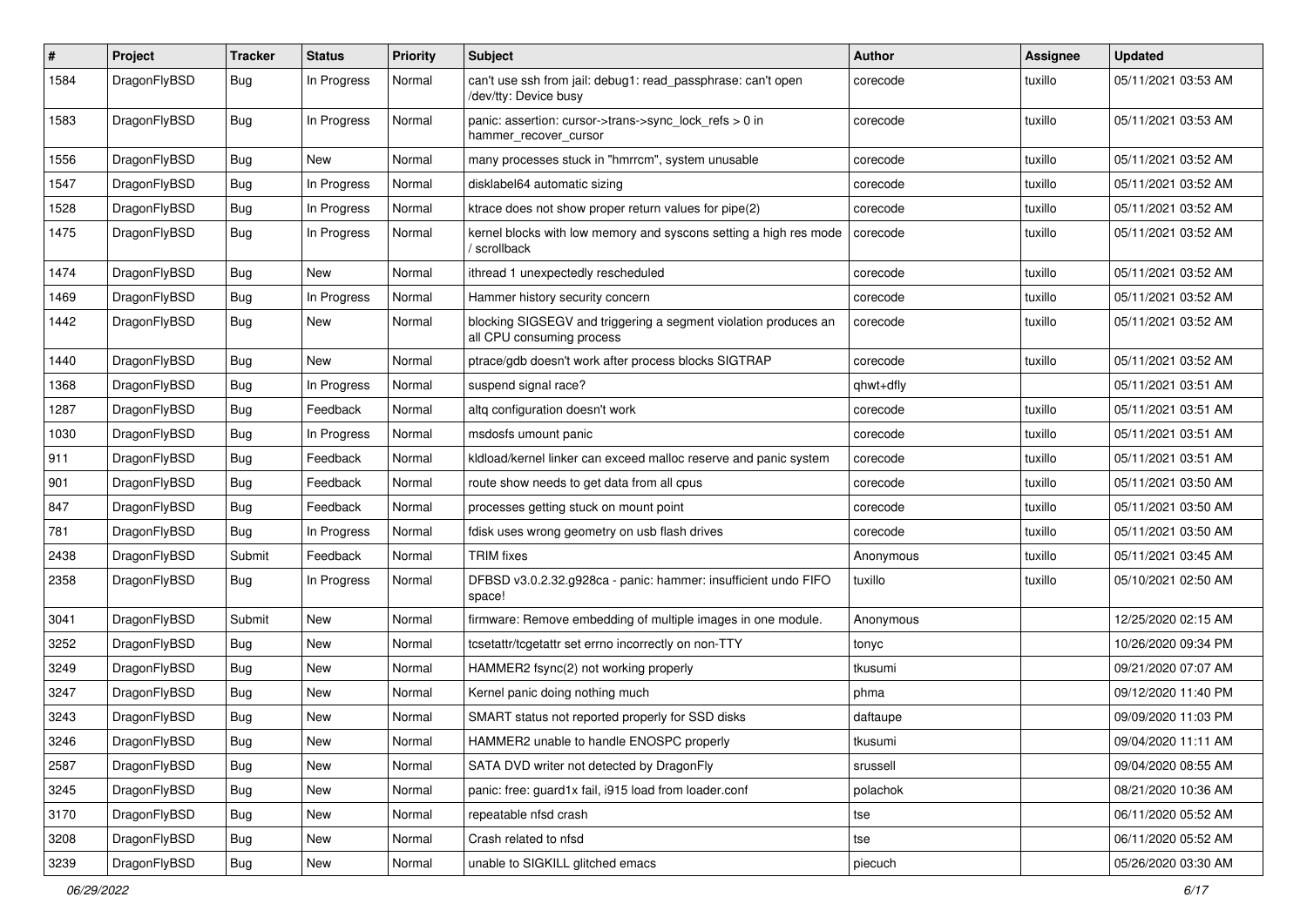| $\sharp$ | Project      | <b>Tracker</b> | <b>Status</b> | <b>Priority</b> | Subject                                                                                                            | <b>Author</b>     | Assignee | <b>Updated</b>      |
|----------|--------------|----------------|---------------|-----------------|--------------------------------------------------------------------------------------------------------------------|-------------------|----------|---------------------|
| 3238     | DragonFlyBSD | Bug            | New           | Normal          | race conditions when printing from vkernel console                                                                 | piecuch           |          | 05/19/2020 02:50 PM |
| 3235     | DragonFlyBSD | Bug            | New           | Normal          | Kernel panic in devfs vnops.c                                                                                      | mneumann          |          | 04/28/2020 07:00 AM |
| 3197     | DragonFlyBSD | <b>Bug</b>     | <b>New</b>    | Normal          | DragonFly upgrades                                                                                                 | tse               |          | 04/18/2020 04:18 PM |
| 3226     | DragonFlyBSD | <b>Bug</b>     | New           | Normal          | Xorg freezes in vm: thread stuck in "objtrm1"                                                                      | peeter            |          | 04/08/2020 02:10 AM |
| 3231     | DragonFlyBSD | Bug            | <b>New</b>    | Normal          | wifi drops on 5.8                                                                                                  | tse               |          | 04/06/2020 05:08 AM |
| 3219     | DragonFlyBSD | Bug            | <b>New</b>    | Normal          | x11/xorg port can not be build                                                                                     | <b>UlasSAYGIN</b> |          | 03/31/2020 08:57 AM |
| 3227     | DragonFlyBSD | Submit         | New           | Normal          | Add HAMMER2 instructions in the installation medium README                                                         | daftaupe          |          | 03/26/2020 03:34 PM |
| 3225     | DragonFlyBSD | <b>Bug</b>     | New           | Normal          | nfsd freeze when using gemu                                                                                        | tse               |          | 03/17/2020 11:52 AM |
| 3224     | DragonFlyBSD | <b>Bug</b>     | New           | Normal          | Kernel panic when trying to ping6                                                                                  | zhtw              |          | 03/08/2020 08:55 AM |
| 3222     | DragonFlyBSD | Bug            | <b>New</b>    | Normal          | gcc - undefined reference to '__atomic_load' (missing libatomic?)                                                  | mneumann          |          | 02/08/2020 02:45 AM |
| 3218     | DragonFlyBSD | <b>Bug</b>     | New           | Normal          | Kernel panics are not sent to comconsole when booted over EFI                                                      | mqudsi            |          | 12/02/2019 08:52 PM |
| 3217     | DragonFlyBSD | Bug            | <b>New</b>    | Normal          | rescue tools: make install fails if rescue folder doesn't exist                                                    | t dfbsd           |          | 11/27/2019 08:16 PM |
| 3215     | DragonFlyBSD | <b>Bug</b>     | New           | Normal          | Hang in tcdrain(3) after write(3)                                                                                  | noloader          |          | 11/25/2019 03:08 PM |
| 3209     | DragonFlyBSD | <b>Bug</b>     | New           | Normal          | svc has some minor bugs                                                                                            | arcade@b1t.name   |          | 10/24/2019 09:08 AM |
| 3206     | DragonFlyBSD | Submit         | New           | Normal          | update psm/kbd to FreeBSD 12.0 code                                                                                | htse              |          | 10/05/2019 03:49 PM |
| 3199     | DragonFlyBSD | <b>Bug</b>     | New           | Normal          | PFS label not found panic                                                                                          | tse               |          | 08/21/2019 03:51 AM |
| 3196     | DragonFlyBSD | Bug            | <b>New</b>    | Normal          | test issue after redmine upgrade (2)                                                                               | tuxillo           |          | 07/05/2019 04:33 AM |
| 1390     | DragonFlyBSD | <b>Bug</b>     | In Progress   | Normal          | Use id_t type for {get,set}priority()                                                                              | Anonymous         | tuxillo  | 07/05/2019 02:18 AM |
| 3047     | DragonFlyBSD | Bug            | <b>New</b>    | Normal          | HAMMER critical write error                                                                                        | samuel            |          | 06/19/2019 09:50 AM |
| 1850     | DragonFlyBSD | Bug            | New           | Normal          | volume-add on hammer root fs panic                                                                                 | Johannes.Hofmann  |          | 04/18/2019 04:27 AM |
| 3184     | DragonFlyBSD | <b>Bug</b>     | New           | Normal          | tsleep(9) return value when PCATCH specified                                                                       | tkusumi           |          | 04/03/2019 06:49 AM |
| 3152     | DragonFlyBSD | <b>Bug</b>     | Feedback      | Normal          | Console's size in ttyv0 and single user mode is sticking to 80x25,<br>while ttyv1 can make use of the whole screen | overtime          |          | 02/24/2019 01:08 AM |
| 3165     | DragonFlyBSD | Bug            | New           | Normal          | Looping at boot time                                                                                               | gop               |          | 12/28/2018 01:04 PM |
| 1580     | DragonFlyBSD | Bug            | Feedback      | Normal          | Panic (Fatal trap 12: page fault while in kernel mode) while playing<br>with pf and netif names                    | rumcic            |          | 12/21/2018 01:21 AM |
| 3141     | DragonFlyBSD | Bug            | New           | Normal          | dhclient blocks boot process                                                                                       | rowo              |          | 12/16/2018 11:01 AM |
| 2250     | DragonFlyBSD | Bug            | New           | Normal          | Kernel panic                                                                                                       | adamk             |          | 11/23/2018 01:10 AM |
| 3157     | DragonFlyBSD | <b>Bug</b>     | <b>New</b>    | Normal          | TP-Link UE300 not working in 5.2-RELEASE                                                                           | tuxillo           |          | 11/15/2018 02:08 PM |
| 2287     | DragonFlyBSD | <b>Bug</b>     | New           | Normal          | HAMMER(ROOT) Illegal UNDO TAIL signature at<br>300000001967c000                                                    | y0n3t4n1          |          | 11/07/2018 01:22 AM |
| 3154     | DragonFlyBSD | Submit         | New           | Normal          | Update serial handling in bootloader                                                                               | ddegroot          | dillon   | 11/06/2018 11:21 PM |
| 2898     | DragonFlyBSD | <b>Bug</b>     | <b>New</b>    | Normal          | <b>HAMMER</b> panic                                                                                                | pavalos           |          | 11/03/2018 07:05 AM |
| 3147     | DragonFlyBSD | Submit         | New           | Normal          | Enable headless installation                                                                                       | ddegroot          |          | 10/09/2018 01:25 PM |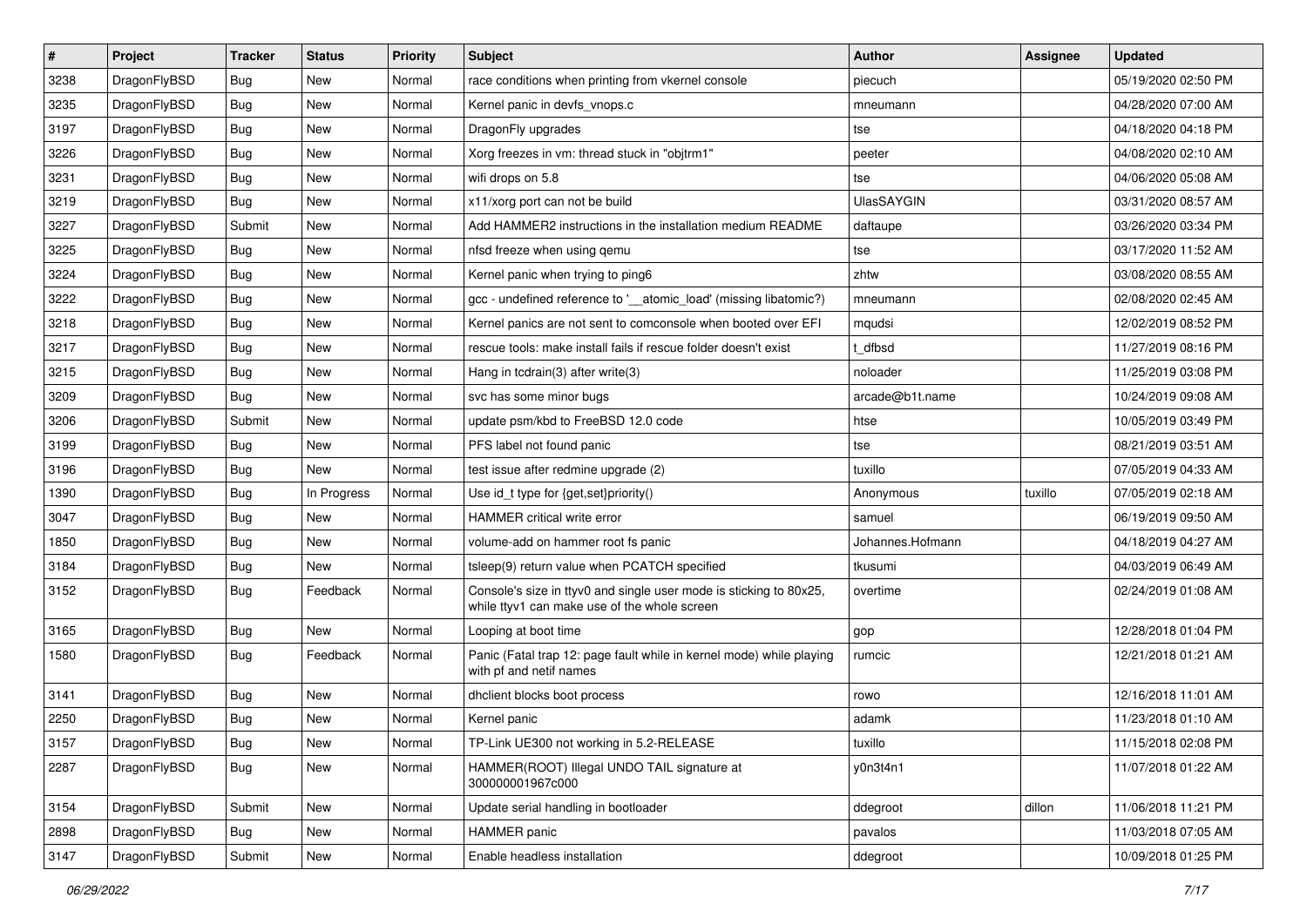| #    | Project      | <b>Tracker</b> | <b>Status</b> | <b>Priority</b> | Subject                                                                                                 | <b>Author</b>          | Assignee | <b>Updated</b>      |
|------|--------------|----------------|---------------|-----------------|---------------------------------------------------------------------------------------------------------|------------------------|----------|---------------------|
| 3120 | DragonFlyBSD | <b>Bug</b>     | New           | Normal          | Intel AC 8260 firmware does not load                                                                    | Vintodrimmer           |          | 08/28/2018 03:30 AM |
| 3143 | DragonFlyBSD | Bug            | New           | Normal          | assertion "0" failed in hammer2 inode xop chain sync                                                    | cbin                   |          | 07/18/2018 12:50 PM |
| 3142 | DragonFlyBSD | Submit         | New           | Normal          | lib/libdmsg: Unbreak using new API EVP_CIPHER_CTX_new()                                                 | tkusumi                |          | 07/08/2018 04:18 AM |
| 3139 | DragonFlyBSD | <b>Bug</b>     | New           | Normal          | USB Mouse Does Not Work in DragonflyBSD guest on VirtualBox                                             | chiguy1256             |          | 06/24/2018 10:14 PM |
| 3135 | DragonFlyBSD | Submit         | <b>New</b>    | Normal          | Add EVFILT_RECV and EVFILT_SEND                                                                         | tautolog               |          | 05/25/2018 09:59 PM |
| 3134 | DragonFlyBSD | <b>Bug</b>     | New           | Normal          | RFC 3021 (/31 networks) appear to be unsupported                                                        | jailbird               |          | 05/16/2018 11:03 PM |
| 1521 | DragonFlyBSD | Bug            | Feedback      | Normal          | amd64 2.4 livecd won't mount root at boot                                                               | bolapara               |          | 01/28/2018 03:45 AM |
| 3117 | DragonFlyBSD | <b>Bug</b>     | New           | Normal          | Problem with colours if "intel" video-driver used                                                       | dpostolov              |          | 01/07/2018 11:35 PM |
| 3116 | DragonFlyBSD | <b>Bug</b>     | New           | Normal          | da0 detects on very big volume if to _remove_ usb install stick and<br>reboot on Intel NUC5PPYH         | dpostolov              |          | 01/07/2018 09:40 PM |
| 3110 | DragonFlyBSD | Bug            | <b>New</b>    | Normal          | crash with ipfw3 under load                                                                             | bnegre82               |          | 12/09/2017 06:22 AM |
| 3076 | DragonFlyBSD | <b>Bug</b>     | New           | Normal          | sys/dev/netif/ig_hal/e1000_ich8lan.c:1594: sanity checking mixup?                                       | dcb                    |          | 10/11/2017 01:58 AM |
| 3025 | DragonFlyBSD | <b>Bug</b>     | <b>New</b>    | Normal          | sys/dev/powermng/powernow/powernow.c:284: bad comparison?                                               | dcb                    |          | 09/23/2017 07:45 AM |
| 3052 | DragonFlyBSD | <b>Bug</b>     | New           | Normal          | panic DragonFly v4.8.1-RELEASE by mounting a malformed NTFS<br>image [64.000]                           | open.source@ribose.com |          | 08/14/2017 03:22 AM |
| 3051 | DragonFlyBSD | <b>Bug</b>     | <b>New</b>    | Normal          | panic DragonFly v4.8.1-RELEASE by mounting a malformed NTFS<br>image [12.000]                           | open.source@ribose.com |          | 08/14/2017 03:20 AM |
| 3049 | DragonFlyBSD | <b>Bug</b>     | New           | Normal          | panic DragonFly v4.8.1-RELEASE by mounting a malformed<br>msdosfs image [12.128]                        | open.source@ribose.com |          | 08/14/2017 02:53 AM |
| 3011 | DragonFlyBSD | Bug            | In Progress   | Normal          | dragonfly/sys/dev/netif/re/re.c: suspicious code?                                                       | dcb                    |          | 07/29/2017 01:26 AM |
| 3036 | DragonFlyBSD | Bug            | <b>New</b>    | Normal          | panic in icmp_redirect_start() ASSERT_IN_NETISR(0)                                                      | tautolog               |          | 05/11/2017 07:27 PM |
| 3035 | DragonFlyBSD | Bug            | New           | Normal          | panic: assertion "cpu >= 0 && cpu < ncpus" failed in netisr_cpuport<br>at /usr/src/sys/net/netisr2.h:87 | masu                   |          | 05/11/2017 01:24 AM |
| 3021 | DragonFlyBSD | <b>Bug</b>     | In Progress   | Normal          | sys/dev/drm/i915/i915_gem_stolen.c:115]: (error) Signed integer<br>overflow for expression '65535<<20'  | dcb                    |          | 04/11/2017 12:46 PM |
| 3022 | DragonFlyBSD | <b>Bug</b>     | New           | Normal          | sys/dev/netif/ath/ath/if_ath.c:2142: strange bitmask?                                                   | dcb                    |          | 04/11/2017 11:49 AM |
| 3018 | DragonFlyBSD | <b>Bug</b>     | New           | Normal          | sys/bus/u4b/wlan/if_run.c:5464]: (style) Redundant condition                                            | dcb                    |          | 04/11/2017 11:26 AM |
| 3006 | DragonFlyBSD | <b>Bug</b>     | New           | Normal          | boot0cfg: panic in kern_udev.c in function _udev_dict_set_cstr when<br>installing in VirtualBox         | MichiGreat             |          | 04/01/2017 02:22 PM |
| 2994 | DragonFlyBSD | Bug            | New           | Normal          | Intermittent boot hangs after git: hammer - HAMMER Version 7                                            | davshao                |          | 03/30/2017 02:06 PM |
| 2972 | DragonFlyBSD | Bug            | New           | Normal          | ipfw3 "deny to me" does not work correctly                                                              | mneumann               |          | 12/27/2016 12:11 PM |
| 2970 | DragonFlyBSD | <b>Bug</b>     | New           | Normal          | kernel 4.7: "Is -I" causes panic on UDF filesystem: "bgetvp -<br>overlapping buffer"                    | peeter                 |          | 12/21/2016 02:46 AM |
| 1307 | DragonFlyBSD | <b>Bug</b>     | In Progress   | Normal          | hammer tid -2 shows unexpected result                                                                   | corecode               |          | 10/18/2016 05:29 PM |
| 2526 | DragonFlyBSD | Bug            | New           | Normal          | hammer cleanup doesn't run on first day of DST                                                          | pavalos                |          | 10/18/2016 05:28 PM |
| 2958 | DragonFlyBSD | Bug            | Feedback      | Normal          | Hammer FS dies during pruning after massive write load                                                  | neilb                  |          | 10/11/2016 04:20 AM |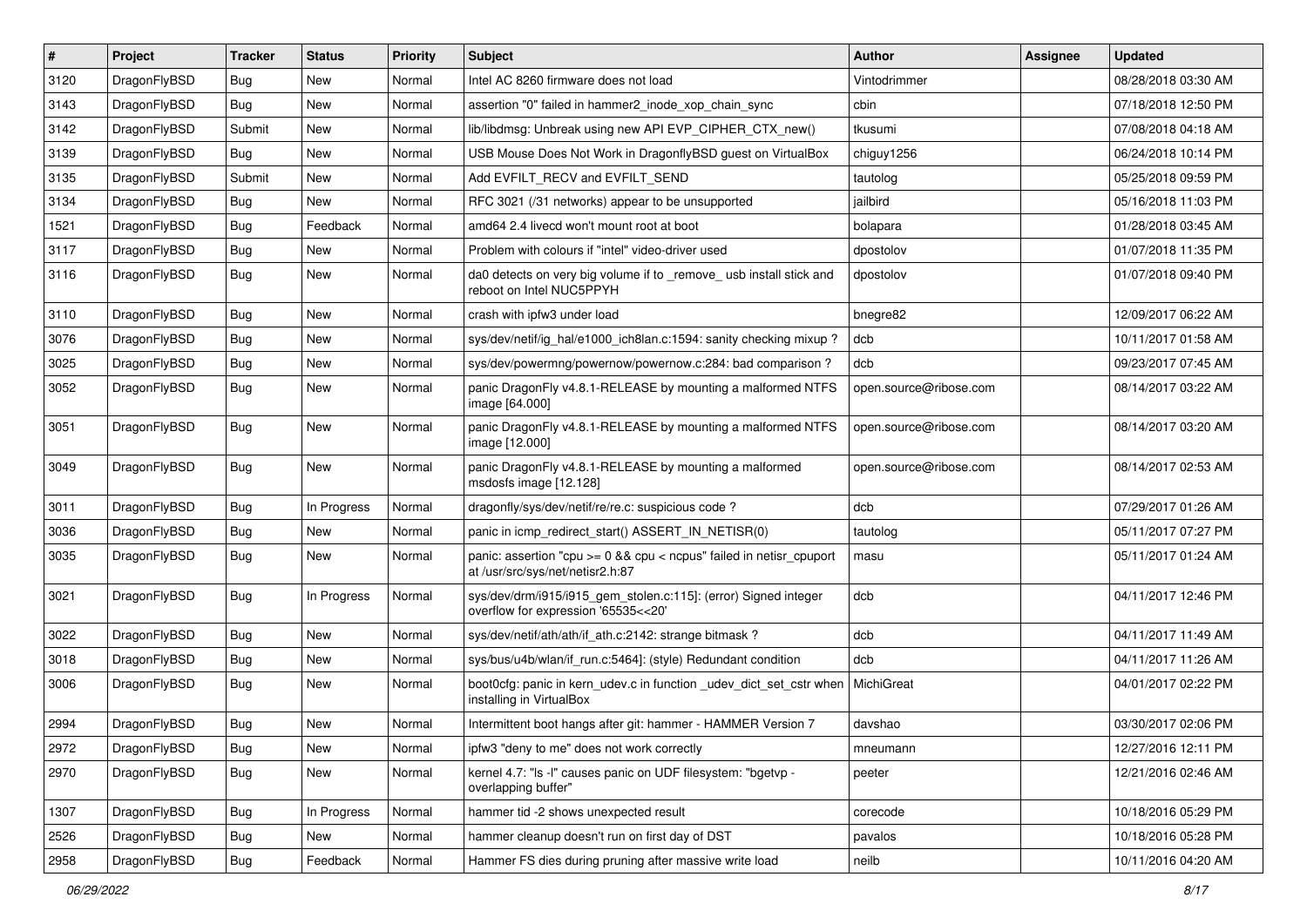| $\sharp$ | Project      | <b>Tracker</b> | <b>Status</b> | <b>Priority</b> | Subject                                                                                                                                                  | Author           | Assignee | <b>Updated</b>      |
|----------|--------------|----------------|---------------|-----------------|----------------------------------------------------------------------------------------------------------------------------------------------------------|------------------|----------|---------------------|
| 2957     | DragonFlyBSD | <b>Bug</b>     | Feedback      | Normal          | swapoff -a followed by swapon -a doesn't give your swap back                                                                                             | neilb            |          | 10/09/2016 04:17 AM |
| 2936     | DragonFlyBSD | Bug            | <b>New</b>    | Normal          | loader.efi crashes while loading kernel                                                                                                                  | spaceille        |          | 08/20/2016 06:17 AM |
| 2933     | DragonFlyBSD | Submit         | <b>New</b>    | Normal          | Remove unix domain socket support from cat(1)                                                                                                            | sevan            |          | 08/01/2016 08:10 PM |
| 2924     | DragonFlyBSD | Bug            | New           | Normal          | cat -v fails to tag characters in extended table with M- prefix with<br>some locales                                                                     | sevan            |          | 07/11/2016 07:18 AM |
| 2891     | DragonFlyBSD | Bug            | <b>New</b>    | Normal          | Kernel panic in IEEE802.11 related code                                                                                                                  | shamaz           |          | 05/29/2016 05:49 PM |
| 2890     | DragonFlyBSD | <b>Bug</b>     | <b>New</b>    | Normal          | not able to boot usb installer on Toshiba Chromebook 2                                                                                                   | johnnywhishbone  |          | 02/22/2016 03:42 AM |
| 2892     | DragonFlyBSD | <b>Bug</b>     | New           | Normal          | swap pager:indefinite wait bufferf error                                                                                                                 | <b>Ihmwzy</b>    |          | 02/21/2016 10:32 PM |
| 2886     | DragonFlyBSD | <b>Bug</b>     | New           | Normal          | dragonfly mail agent: sending a testmail causes high system load                                                                                         | worf             |          | 02/05/2016 05:53 AM |
| 2881     | DragonFlyBSD | Bug            | <b>New</b>    | Normal          | Pulseaudio hangs/resets system when starting X11                                                                                                         | mneumann         |          | 01/09/2016 03:08 AM |
| 2674     | DragonFlyBSD | <b>Bug</b>     | <b>New</b>    | Normal          | <b>GPT Support</b>                                                                                                                                       | ftigeot          |          | 12/28/2015 02:54 PM |
| 2874     | DragonFlyBSD | Bug            | New           | Normal          | make world DESTDIR=/emptydir fails                                                                                                                       | pascii           |          | 12/25/2015 07:04 AM |
| 2863     | DragonFlyBSD | <b>Bug</b>     | <b>New</b>    | Normal          | HAMMER synch tid is zero                                                                                                                                 | shamaz           |          | 12/12/2015 11:24 PM |
| 2857     | DragonFlyBSD | <b>Bug</b>     | New           | Normal          | hammer stalls via bitcoin-gt                                                                                                                             | tkusumi          |          | 11/30/2015 06:52 AM |
| 2835     | DragonFlyBSD | Bug            | <b>New</b>    | Normal          | /usr/include/c++/5.0/bits/c++locale.h likes<br>POSIX C SOURCE>=200809                                                                                    | davshao          |          | 11/18/2015 03:40 AM |
| 2840     | DragonFlyBSD | Bug            | New           | Normal          | wrong voltage is reported                                                                                                                                | yellowrabbit2010 |          | 09/11/2015 06:09 PM |
| 2819     | DragonFlyBSD | Bug            | In Progress   | Normal          | Random micro system freezes after a week of uptime                                                                                                       | ftigeot          | dillon   | 08/16/2015 08:46 PM |
| 2822     | DragonFlyBSD | <b>Bug</b>     | New           | Normal          | USB 3.0 stick throws "reading primary partition table: error<br>accessing offset 000[] for 152" error, while the stick works on any<br>other OS I tested | revuwa           | profmakx | 06/29/2015 05:56 AM |
| 2391     | DragonFlyBSD | Bug            | In Progress   | Normal          | System lock with ahci and acpi enabled on ATI RS690 chipset with<br>SMB600 sata controller                                                               | jorisgio         | vadaszi  | 06/03/2015 03:51 PM |
| 2820     | DragonFlyBSD | Bug            | <b>New</b>    | Normal          | TP-Link USB Wi-Fi adapter cannot be reattached to the system                                                                                             | shamaz           |          | 05/22/2015 09:45 PM |
| 2816     | DragonFlyBSD | <b>Bug</b>     | <b>New</b>    | Normal          | A multitasking process being debugged can get stuck                                                                                                      | phma             |          | 05/19/2015 03:57 AM |
| 2812     | DragonFlyBSD | Bug            | <b>New</b>    | Normal          | Panic on Intel DE3815TYKHE                                                                                                                               | tmorp            |          | 05/14/2015 03:14 PM |
| 2809     | DragonFlyBSD | <b>Bug</b>     | <b>New</b>    | Normal          | hammer mirror-stream                                                                                                                                     | masu             |          | 04/10/2015 12:33 AM |
| 2803     | DragonFlyBSD | <b>Bug</b>     | <b>New</b>    | Normal          | HAMMER: Warning: UNDO area too small!                                                                                                                    | ftigeot          |          | 03/11/2015 03:42 PM |
| 2802     | DragonFlyBSD | <b>Bug</b>     | New           | Normal          | USB Wifi urtwn0 crash from cd boot                                                                                                                       | opvalues         |          | 03/10/2015 01:07 AM |
| 2799     | DragonFlyBSD | <b>Bug</b>     | New           | Normal          | Fatal trap 12 caused by moused(8) -p /dev/cual0                                                                                                          | opvalues         |          | 03/04/2015 11:01 PM |
| 2788     | DragonFlyBSD | Bug            | New           | Normal          | ioctl GSLICEINFO: Not working for vnode slice                                                                                                            | mneumann         |          | 02/12/2015 07:49 AM |
| 1672     | DragonFlyBSD | <b>Bug</b>     | Feedback      | Normal          | panic (trap 12) around btree_search() in 2.4.1-RELEASE                                                                                                   | floid            |          | 01/19/2015 03:36 AM |
| 1634     | DragonFlyBSD | <b>Bug</b>     | New           | Normal          | panic: spin_lock: 0xe4ad1320, indefinitive wait!                                                                                                         | elekktretterr    |          | 01/19/2015 03:21 AM |
| 1560     | DragonFlyBSD | <b>Bug</b>     | Feedback      | Normal          | Unable to modify partition table on ThinkPad T61p during install                                                                                         | rehsack          |          | 01/15/2015 08:57 AM |
| 979      | DragonFlyBSD | <b>Bug</b>     | Feedback      | Normal          | Failure-prone USB mass storage (SB600? msdosfs? CAM?)                                                                                                    | floid            |          | 01/15/2015 08:38 AM |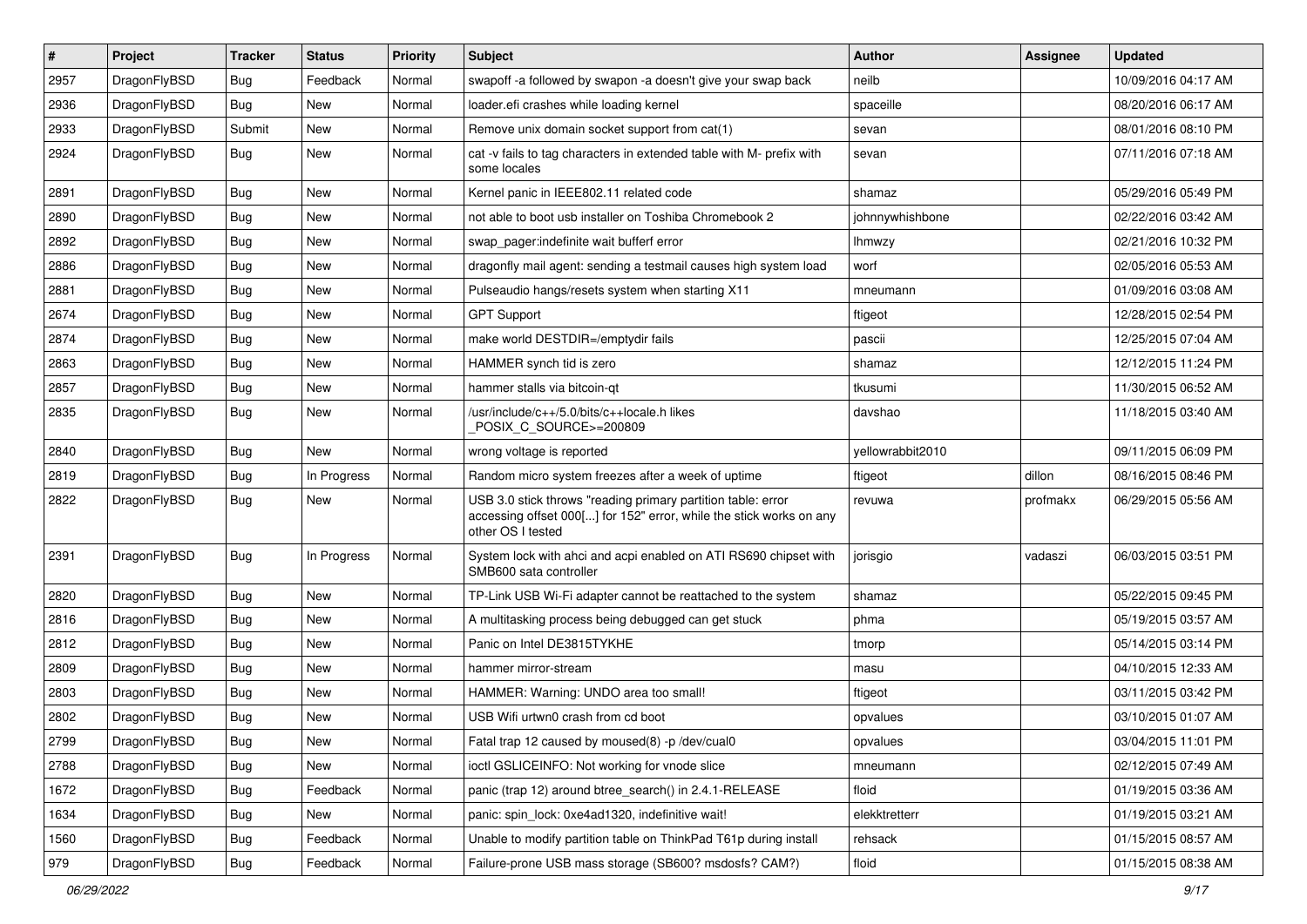| $\vert$ # | Project      | <b>Tracker</b> | <b>Status</b> | <b>Priority</b> | <b>Subject</b>                                                                                   | Author         | Assignee | <b>Updated</b>      |
|-----------|--------------|----------------|---------------|-----------------|--------------------------------------------------------------------------------------------------|----------------|----------|---------------------|
| 846       | DragonFlyBSD | Bug            | Feedback      | Normal          | USB bugs:usb mouse can't used!                                                                   | frankning      |          | 01/15/2015 08:36 AM |
| 1456      | DragonFlyBSD | <b>Bug</b>     | Feedback      | Normal          | Microsoft wireless desktop problems                                                              | elekktretterr  |          | 01/15/2015 08:34 AM |
| 1194      | DragonFlyBSD | Bug            | New           | Normal          | SCSI errors while trying to copy photos from my camera                                           | elekktretterr  |          | 01/14/2015 04:39 PM |
| 2617      | DragonFlyBSD | <b>Bug</b>     | Feedback      | Normal          | Possible issue with wireless mouse on 3.6 release                                                | FilippoMo      |          | 01/14/2015 03:42 PM |
| 2746      | DragonFlyBSD | <b>Bug</b>     | New           | Normal          | some fraction of xterms started from the xmonad window manager<br>get killed with SIGALRM        | isenmann       | profmakx | 12/28/2014 02:51 AM |
| 2738      | DragonFlyBSD | <b>Bug</b>     | <b>New</b>    | Normal          | Hammer: Strange behavior when trying to recover old version of<br>moved file                     | roland         |          | 11/20/2014 08:02 AM |
| 2731      | DragonFlyBSD | <b>Bug</b>     | In Progress   | Normal          | Screen full of random colors when starting Xorg with Intel Haswell<br>HD Graphics P4600          | jkatzmaier     |          | 11/12/2014 04:08 PM |
| 2712      | DragonFlyBSD | Bug            | <b>New</b>    | Normal          | connect(2) returns EINVAL when retrying after ECONNREFUSED                                       | jorisgio       |          | 08/14/2014 05:31 PM |
| 2688      | DragonFlyBSD | <b>Bug</b>     | <b>New</b>    | Normal          | 67613368bdda7 Fix wrong checks for U4B presence Asrock Z77M<br>difficulty detecting USB keyboard | davshao        |          | 06/28/2014 07:08 PM |
| 2687      | DragonFlyBSD | Bug            | <b>New</b>    | Normal          | natacontrol software RAID in installer                                                           | csmelosky      |          | 06/22/2014 12:03 PM |
| 2489      | DragonFlyBSD | Bug            | <b>New</b>    | Normal          | nmalloc doesn't cache VA for allocations > 8KB                                                   | vsrinivas      |          | 06/10/2014 05:51 AM |
| 2490      | DragonFlyBSD | Bug            | <b>New</b>    | Normal          | nmalloc should color addresses to avoid cache bank conflictsw                                    | vsrinivas      |          | 06/10/2014 05:51 AM |
| 2329      | DragonFlyBSD | <b>Bug</b>     | <b>New</b>    | Normal          | ibm x3550 & acpi                                                                                 | ano            |          | 06/03/2014 11:37 AM |
| 2416      | DragonFlyBSD | <b>Bug</b>     | <b>New</b>    | Normal          | ".' entry can be removed on mounted nfs filesystem                                               | ftigeot        | tuxillo  | 06/03/2014 04:40 AM |
| 1579      | DragonFlyBSD | Bug            | Feedback      | Normal          | dfly 2.4.1 does not like HP DL360G4p and Smart Array 6400 with<br>MSA <sub>20</sub>              | tomaz.borstnar | tuxillo  | 06/02/2014 02:44 PM |
| 2629      | DragonFlyBSD | Bug            | <b>New</b>    | Normal          | Replace gcc44 with llvm34, clang34, and libc++                                                   | tuxillo        |          | 06/02/2014 02:30 PM |
| 1592      | DragonFlyBSD | <b>Bug</b>     | Feedback      | Normal          | AcpiOSUnmapMemory: Warning, deallocation did not track<br>allocation.                            | eocallaghan    |          | 06/02/2014 07:45 AM |
| 1330      | DragonFlyBSD | <b>Bug</b>     | Feedback      | Normal          | Hammer, usb disk, SYNCHRONIZE CACHE failure                                                      | josepht        |          | 06/02/2014 04:56 AM |
| 570       | DragonFlyBSD | <b>Bug</b>     | Feedback      | Normal          | 1.8.x: ACPI problems                                                                             | qhwt+dfly      |          | 06/02/2014 03:45 AM |
| 2652      | DragonFlyBSD | <b>Bug</b>     | <b>New</b>    | Normal          | 189a0ff3761b47  ix: Implement MSI-X support locks up Lenovo<br>S10 Intel Atom n270               | davshao        |          | 05/14/2014 01:55 AM |
| 1695      | DragonFlyBSD | <b>Bug</b>     | <b>New</b>    | Normal          | NFS-related system breakdown                                                                     | Anonymous      |          | 04/10/2014 12:35 AM |
| 2473      | DragonFlyBSD | Bug            | New           | Normal          | Kernel crash when trying to up the wpi0 device (Dfly<br>v3.3.0.758.g47388-DEVELOPMENT)           | tomaz          |          | 02/24/2014 08:50 AM |
| 2619      | DragonFlyBSD | <b>Bug</b>     | New           | Normal          | DragonFly 3.6 can't be installed on a 6TB volume                                                 | ftigeot        |          | 02/23/2014 11:55 PM |
| 2645      | DragonFlyBSD | Bug            | New           | Normal          | panic with dsched fq and ioprio                                                                  | jyoung15       |          | 02/20/2014 07:29 AM |
| 1246      | DragonFlyBSD | Bug            | New           | Normal          | bad resolution (monitor desync) with livedvd                                                     | Przem0l        |          | 02/18/2014 06:29 AM |
| 989       | DragonFlyBSD | Bug            | New           | Normal          | installer/fdisk trouble with wrapped values                                                      | Discodestroyer |          | 02/18/2014 06:27 AM |
| 1193      | DragonFlyBSD | Bug            | <b>New</b>    | Normal          | kernel doesn't recognize cdrom drive                                                             | nonsolosoft    |          | 01/25/2014 09:11 PM |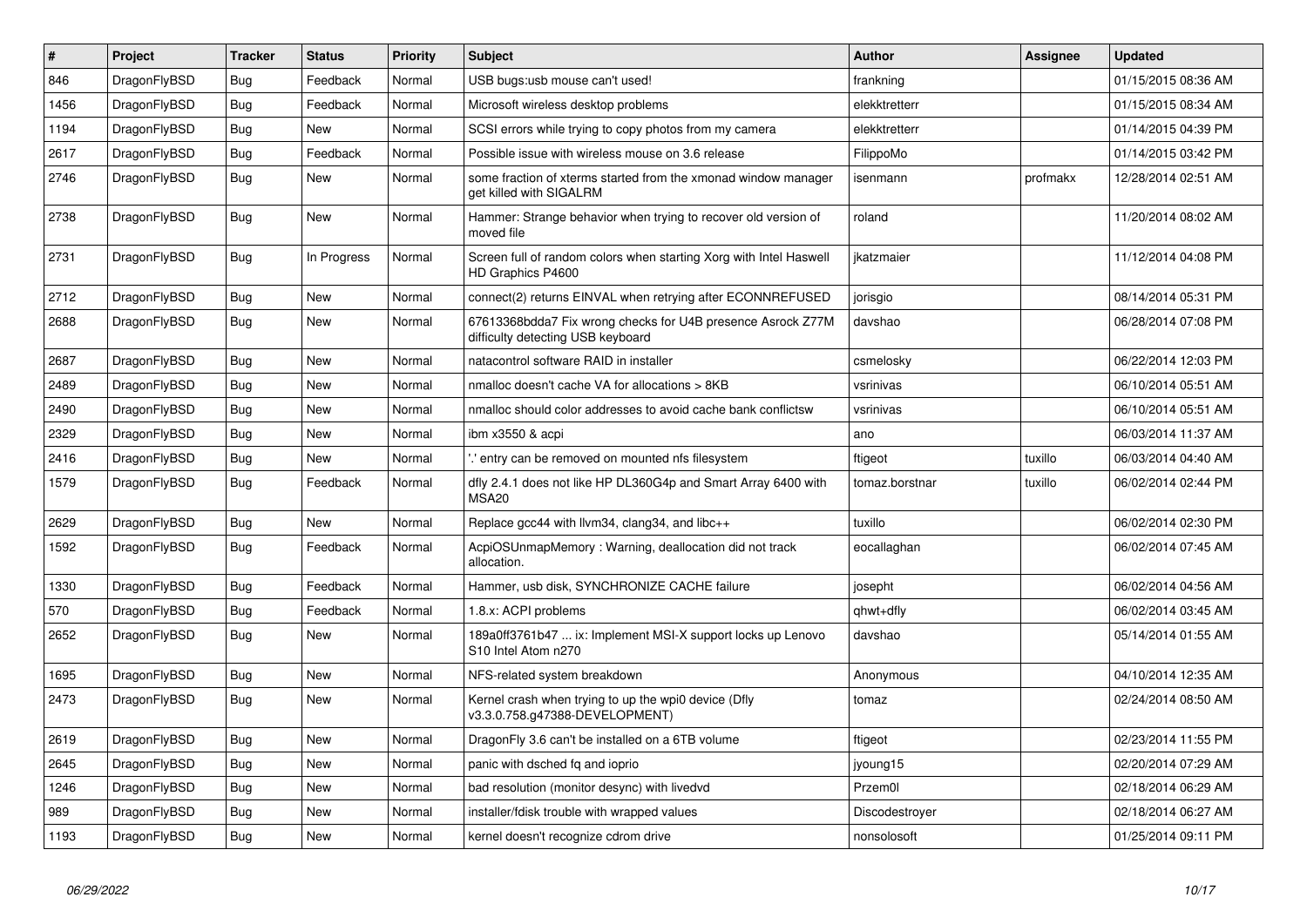| $\#$ | Project      | <b>Tracker</b> | <b>Status</b> | <b>Priority</b> | Subject                                                                                                        | Author            | Assignee  | <b>Updated</b>      |
|------|--------------|----------------|---------------|-----------------|----------------------------------------------------------------------------------------------------------------|-------------------|-----------|---------------------|
| 2626 | DragonFlyBSD | Bug            | <b>New</b>    | Normal          | iwn driver drops with error: "firmware error 'iwn intr: fatal firmware<br>error""                              | rodyaj            |           | 01/09/2014 05:50 AM |
| 2622 | DragonFlyBSD | Bug            | <b>New</b>    | Normal          | VAIO FIT15E fn keys support                                                                                    | nonsolosoft       |           | 12/31/2013 01:31 AM |
| 2621 | DragonFlyBSD | <b>Bug</b>     | New           | Normal          | core dump using cdrom                                                                                          | nonsolosoft       |           | 12/27/2013 12:43 AM |
| 2620 | DragonFlyBSD | Bug            | <b>New</b>    | Normal          | moused problem                                                                                                 | FilippoMo         |           | 12/20/2013 10:32 AM |
| 2618 | DragonFlyBSD | <b>Bug</b>     | <b>New</b>    | Normal          | mouse problem on RELEASE-3_6_0                                                                                 | FilippoMo         |           | 12/20/2013 03:26 AM |
| 2556 | DragonFlyBSD | <b>Bug</b>     | Feedback      | Normal          | DragonFly v3.5.0.81.gd3479 - Process signal weirdness                                                          | tuxillo           |           | 12/17/2013 03:48 PM |
| 2611 | DragonFlyBSD | <b>Bug</b>     | <b>New</b>    | Normal          | Change in IP address results in network not working                                                            | phma              |           | 12/05/2013 07:55 PM |
| 2609 | DragonFlyBSD | Bug            | New           | Normal          | master: panic: assertion<br>"LWKT_TOKEN_HELD_ANY(vm_object_token(object))" failed in<br>swp_pager_lookup       | thomas.nikolajsen |           | 11/28/2013 11:36 AM |
| 2604 | DragonFlyBSD | Bug            | <b>New</b>    | Normal          | dell laptop does not boot with LATEST                                                                          | isenmann          |           | 11/20/2013 02:07 AM |
| 2598 | DragonFlyBSD | Bug            | <b>New</b>    | Normal          | i386 via USB Booting                                                                                           | mbzadegan         |           | 10/21/2013 02:28 AM |
| 2595 | DragonFlyBSD | <b>Bug</b>     | New           | Normal          | DragonFly 3.4.3 crashes on SUN Blade X6250 with Qlogic ISP 2432<br>FC card                                     | Turvamies         |           | 10/07/2013 11:53 AM |
| 2586 | DragonFlyBSD | Bug            | <b>New</b>    | Normal          | pf: "modulate" state seems problematic                                                                         | srussell          |           | 09/25/2013 07:36 PM |
| 2569 | DragonFlyBSD | Bug            | <b>New</b>    | Normal          | ctime NFS                                                                                                      | ferney            |           | 08/11/2013 04:35 AM |
| 2577 | DragonFlyBSD | Bug            | <b>New</b>    | Normal          | virtio-blk iops performance is cpu limited on high end devices                                                 | gjs278            | vsrinivas | 08/01/2013 02:28 PM |
| 1302 | DragonFlyBSD | <b>Bug</b>     | In Progress   | Normal          | Checkpoint regression?                                                                                         | sjg               | sjg       | 07/10/2013 05:22 PM |
| 2568 | DragonFlyBSD | <b>Bug</b>     | New           | Normal          | AHCI panic                                                                                                     | josepht           |           | 06/07/2013 05:52 PM |
| 2565 | DragonFlyBSD | Bug            | <b>New</b>    | Normal          | "ifconfig ix0 up" panic                                                                                        | Itpig402a         |           | 06/03/2013 05:46 AM |
| 2557 | DragonFlyBSD | Bug            | New           | Normal          | stock 3.4.1 kernel halts during booting if dm and dm_target_crypt<br>are loaded and RAID controller is present | phma              |           | 05/12/2013 10:38 PM |
| 2549 | DragonFlyBSD | Bug            | In Progress   | Normal          | netgraph7: Kernel page fault.                                                                                  | russiane39        | nant      | 05/10/2013 11:20 PM |
| 2136 | DragonFlyBSD | <b>Bug</b>     | <b>New</b>    | Normal          | socketpair() doesn't free file descriptors on copyout failure                                                  | vsrinivas         |           | 04/05/2013 09:13 AM |
| 2535 | DragonFlyBSD | Bug            | <b>New</b>    | Normal          | Imap processes apparentlt blocked on disk I/O                                                                  | ftigeot           |           | 04/02/2013 09:31 AM |
| 2531 | DragonFlyBSD | <b>Bug</b>     | New           | Normal          | camcontrol fails to disable APM                                                                                | m.lombardi85      |           | 03/23/2013 12:28 PM |
| 1824 | DragonFlyBSD | <b>Bug</b>     | Feedback      | Normal          | kernel panic, x86, 2.7.3.859.ge5104                                                                            | akirchhoff135014  |           | 03/10/2013 07:49 AM |
| 1668 | DragonFlyBSD | <b>Bug</b>     | Feedback      | Normal          | Power button not working                                                                                       | elekktretterr     |           | 03/10/2013 06:22 AM |
| 1250 | DragonFlyBSD | <b>Bug</b>     | Feedback      | Normal          | Panic upon plugging an USB flash drive into the machine                                                        | rumcic            |           | 03/10/2013 05:17 AM |
| 1249 | DragonFlyBSD | <b>Bug</b>     | Feedback      | Normal          | panic: ffs vfree: freeing free inode                                                                           | rumcic            |           | 03/10/2013 05:13 AM |
| 1489 | DragonFlyBSD | <b>Bug</b>     | Feedback      | Normal          | panic: ufs dirbad: bad dir                                                                                     | rumcic            |           | 03/10/2013 04:34 AM |
| 1502 | DragonFlyBSD | <b>Bug</b>     | In Progress   | Normal          | Lock while deleting files from nohistory HAMMER directories                                                    | hasso             |           | 03/10/2013 04:28 AM |
| 1563 | DragonFlyBSD | <b>Bug</b>     | Feedback      | Normal          | reset(1) doesn't reset terminal to the defaults                                                                | hasso             |           | 03/10/2013 04:17 AM |
| 1144 | DragonFlyBSD | <b>Bug</b>     | Feedback      | Normal          | Incorrect clock under KVM                                                                                      | msylvan           |           | 03/09/2013 01:17 PM |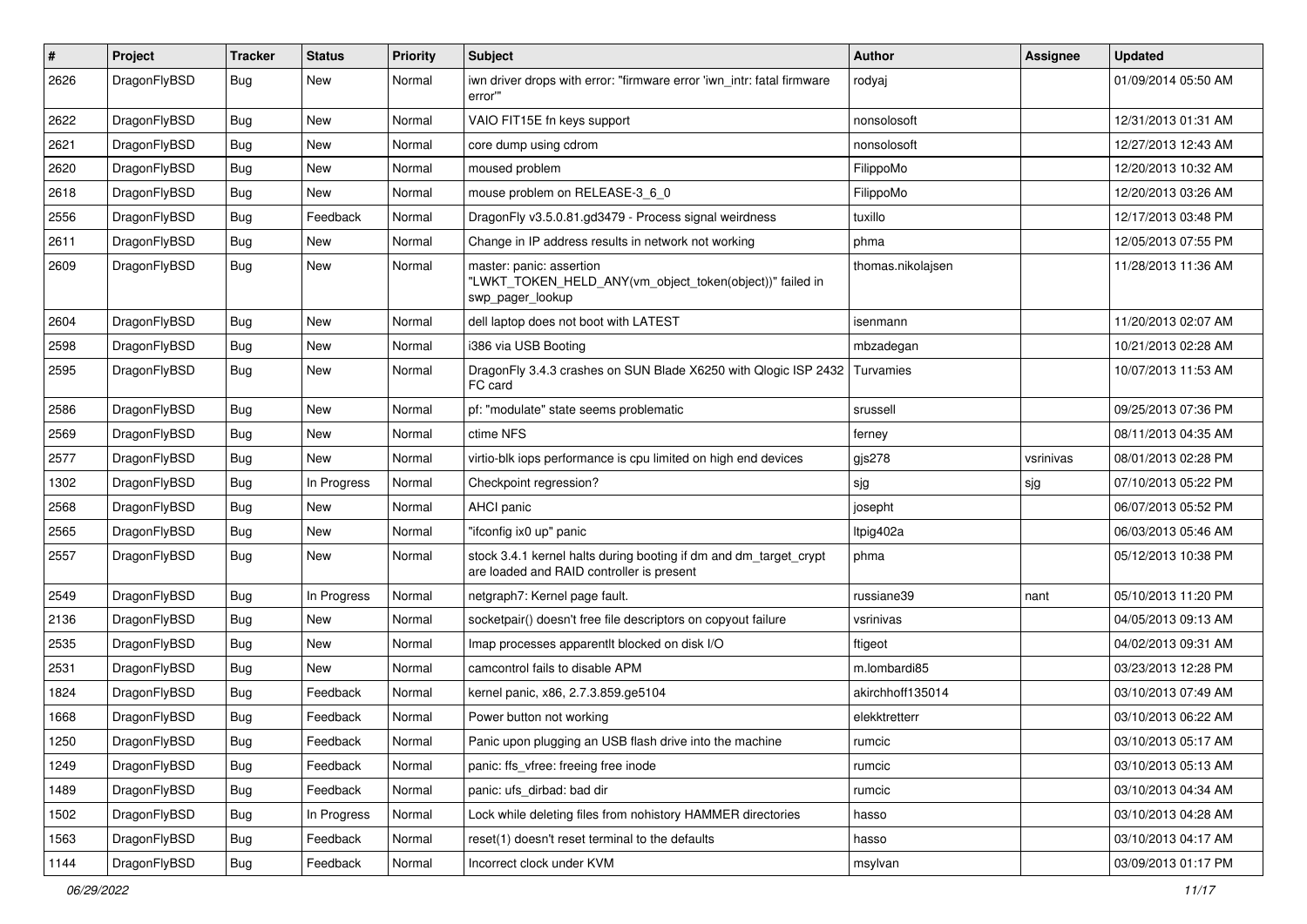| $\sharp$ | Project      | <b>Tracker</b> | <b>Status</b> | <b>Priority</b> | Subject                                                                                                                      | <b>Author</b>     | <b>Assignee</b> | <b>Updated</b>      |
|----------|--------------|----------------|---------------|-----------------|------------------------------------------------------------------------------------------------------------------------------|-------------------|-----------------|---------------------|
| 331      | DragonFlyBSD | <b>Bug</b>     | In Progress   | Normal          | ftpsesame (aka Bridging S01E03)                                                                                              | bastyaelvtars     |                 | 03/09/2013 12:28 PM |
| 2520     | DragonFlyBSD | <b>Bug</b>     | <b>New</b>    | Normal          | panic: assertion "IS_SERIALIZED((ifp->if_serializer))" failed in<br>if_default_serialize_assert at /usr/src/sys/net/if.c:437 | ano               |                 | 03/09/2013 12:14 AM |
| 2496     | DragonFlyBSD | <b>Bug</b>     | <b>New</b>    | Normal          | NTFS malloc limit exceeded                                                                                                   | plasmob           | tuxillo         | 02/19/2013 08:47 AM |
| 2370     | DragonFlyBSD | <b>Bug</b>     | New           | Normal          | panic: ffs_valloc: dup alloc                                                                                                 | marino            | vsrinivas       | 02/01/2013 09:28 AM |
| 2493     | DragonFlyBSD | <b>Bug</b>     | New           | Normal          | vidcontrol: invalid video mode name                                                                                          | Svarov            |                 | 01/24/2013 09:55 AM |
| 2288     | DragonFlyBSD | <b>Bug</b>     | Feedback      | Normal          | Random IO performance loss introduced since January 1st                                                                      | lentferj          |                 | 01/23/2013 04:21 PM |
| 2436     | DragonFlyBSD | <b>Bug</b>     | New           | Normal          | panic: assertion "lp->lwp_qcpu == dd->cpuid" failed in<br>dfly_acquire_curproc                                               | thomas.nikolajsen |                 | 01/23/2013 11:07 AM |
| 2353     | DragonFlyBSD | <b>Bug</b>     | In Progress   | Normal          | panic: assertion "gd->gd_spinlocks_wr == 0" failed in<br>bsd4_schedulerclock                                                 | jaydg             | alexh           | 11/28/2012 01:57 AM |
| 2453     | DragonFlyBSD | <b>Bug</b>     | New           | Normal          | panic: assertion "gd->gd_spinlocks == 0" failed                                                                              | Johannes.Hofmann  |                 | 11/12/2012 12:54 PM |
| 2444     | DragonFlyBSD | <b>Bug</b>     | <b>New</b>    | Normal          | Crash during Hammer overnight cleanup                                                                                        | justin            |                 | 11/04/2012 07:58 AM |
| 2434     | DragonFlyBSD | <b>Bug</b>     | New           | Normal          | BTX Halted - Boot fails on USB/GUI                                                                                           | lucmv             |                 | 10/17/2012 08:12 PM |
| 1525     | DragonFlyBSD | <b>Bug</b>     | <b>New</b>    | Normal          | boehm-gc problems                                                                                                            | hasso             |                 | 10/13/2012 07:13 PM |
| 2430     | DragonFlyBSD | <b>Bug</b>     | New           | Normal          | Alternate Password Hash method                                                                                               | robin.carey1      |                 | 10/07/2012 06:28 AM |
| 2182     | DragonFlyBSD | <b>Bug</b>     | <b>New</b>    | Normal          | if msk PHY FIFO underrun/overflow                                                                                            | nonsolosoft       |                 | 09/03/2012 06:39 AM |
| 2412     | DragonFlyBSD | <b>Bug</b>     | New           | Normal          | wlan0 fails to get address via dhclient                                                                                      | nonsolosoft       |                 | 08/30/2012 05:55 AM |
| 2369     | DragonFlyBSD | <b>Bug</b>     | <b>New</b>    | Normal          | panic: Bad link elm 0xffffffe07edf6068 next->prev != elm                                                                     | jaydg             |                 | 08/15/2012 03:04 AM |
| 2084     | DragonFlyBSD | <b>Bug</b>     | New           | Normal          | DFBSD v2.11.0.242.g4d317 - panic: zone: entry not free                                                                       | tuxillo           |                 | 07/03/2012 01:23 AM |
| 2389     | DragonFlyBSD | <b>Bug</b>     | <b>New</b>    | Normal          | computer crashed while listing processes                                                                                     | phma              |                 | 06/18/2012 02:49 PM |
| 2387     | DragonFlyBSD | <b>Bug</b>     | New           | Normal          | hammer ignores -t during dedup                                                                                               | phma              |                 | 06/17/2012 12:30 PM |
| 2371     | DragonFlyBSD | Bug            | New           | Normal          | Timezone problem with America/Sao_Paulo                                                                                      | raitech           |                 | 05/17/2012 01:42 PM |
| 2061     | DragonFlyBSD | Bug            | <b>New</b>    | Normal          | USB keyboard boot panic                                                                                                      | sjg               |                 | 05/04/2012 12:20 AM |
| 2316     | DragonFlyBSD | Bug            | New           | Normal          | Ungraceful invalid password handling for adding a new user in the<br>installer                                               | rune              |                 | 04/27/2012 11:23 PM |
| 2351     | DragonFlyBSD | Bug            | In Progress   | Normal          | DFBSD v3.1.0.579.g44ccf - Stuck during startup, random freezes                                                               | tuxillo           |                 | 04/24/2012 08:21 AM |
| 2345     | DragonFlyBSD | Bug            | In Progress   | Normal          | DFBSD v3.1.0.457.gd679f - NFS panic on diskless station                                                                      | tuxillo           |                 | 04/07/2012 05:22 PM |
| 2090     | DragonFlyBSD | Bug            | Feedback      | Normal          | snd_hda does not support headphone automute                                                                                  | justin            |                 | 03/29/2012 08:03 PM |
| 2331     | DragonFlyBSD | Bug            | New           | Normal          | reading mouse mode from unopen file descriptor hangs mouse<br>driver                                                         | phma              |                 | 03/14/2012 09:43 AM |
| 2324     | DragonFlyBSD | <b>Bug</b>     | New           | Normal          | natacotrol support > 2TB not working even after the ftigeot patch                                                            | zenny             |                 | 03/03/2012 01:00 AM |
| 1669     | DragonFlyBSD | <b>Bug</b>     | In Progress   | Normal          | Drive wont open using button                                                                                                 | elekktretterr     |                 | 02/29/2012 12:05 PM |
| 1860     | DragonFlyBSD | <b>Bug</b>     | Feedback      | Normal          | Panic while creating UFS fs on vn(4) for initrd                                                                              | matthias          |                 | 02/29/2012 07:16 AM |
| 2081     | DragonFlyBSD | <b>Bug</b>     | Feedback      | Normal          | Panic on device "detach" / "failure"                                                                                         | vsrinivas         |                 | 02/29/2012 07:11 AM |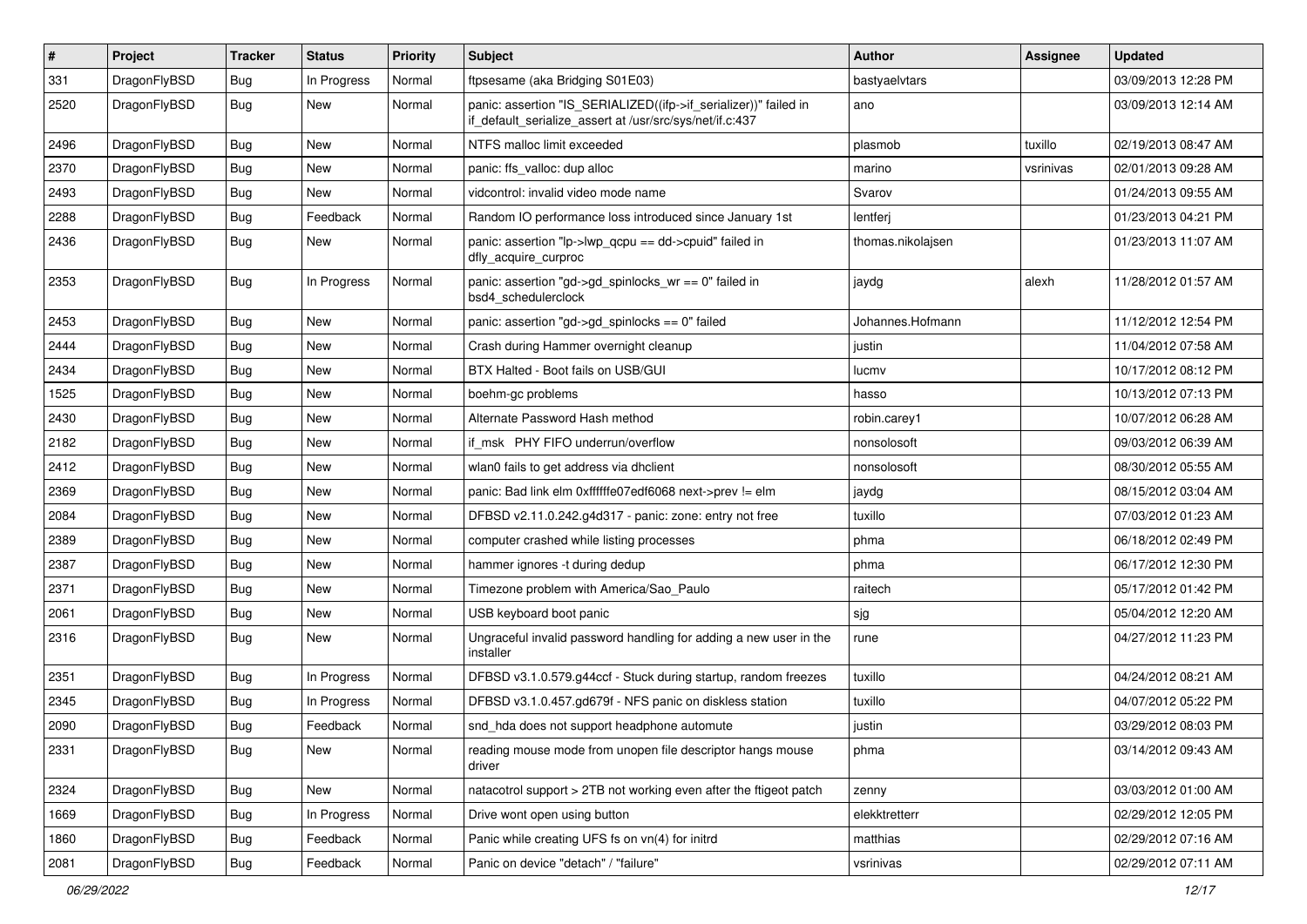| $\vert$ # | Project      | <b>Tracker</b> | <b>Status</b> | <b>Priority</b> | <b>Subject</b>                                                                                             | <b>Author</b> | Assignee | <b>Updated</b>      |
|-----------|--------------|----------------|---------------|-----------------|------------------------------------------------------------------------------------------------------------|---------------|----------|---------------------|
| 2319      | DragonFlyBSD | <b>Bug</b>     | <b>New</b>    | Normal          | crypt/passwd forward compat                                                                                | c.turner1     |          | 02/28/2012 12:39 PM |
| 2311      | DragonFlyBSD | <b>Bug</b>     | <b>New</b>    | Normal          | Xorg crash having something to do with drm                                                                 | phma          |          | 02/22/2012 09:59 AM |
| 2297      | DragonFlyBSD | <b>Bug</b>     | <b>New</b>    | Normal          | strange NFS (client) error messages / problems                                                             | Anonymous     |          | 02/19/2012 02:59 PM |
| 2308      | DragonFlyBSD | Bug            | <b>New</b>    | Normal          | System freeze when unloading snd hda                                                                       | jaydg         |          | 02/19/2012 07:15 AM |
| 2306      | DragonFlyBSD | <b>Bug</b>     | <b>New</b>    | Normal          | a crash starts the kernel debugger in text mode, but just reboots in X                                     | phma          |          | 02/11/2012 08:02 PM |
| 2292      | DragonFlyBSD | Bug            | New           | Normal          | re interface with jumbo frames (mtu larger than 1500) hangs after<br>some traffic                          | Anonymous     |          | 01/31/2012 12:11 AM |
| 2283      | DragonFlyBSD | <b>Bug</b>     | New           | Normal          | DFBSD DragonFly v2.13.0.957.g4f459 - pmap_release: page<br>should already be gone 0xc27120bc               | tuxillo       |          | 01/23/2012 03:03 AM |
| 341       | DragonFlyBSD | <b>Bug</b>     | <b>New</b>    | Normal          | Vinum erroneously repors devices as busy                                                                   | corecode      | swildner | 01/21/2012 04:50 AM |
| 2282      | DragonFlyBSD | <b>Bug</b>     | In Progress   | Normal          | gdb segfaults with certain corefiles                                                                       | tuxillo       |          | 01/18/2012 04:40 PM |
| 2265      | DragonFlyBSD | Bug            | <b>New</b>    | Normal          | mbsrtowcs does not properly handle invalid mbstate_t in ps                                                 | c.turner1     | swildner | 01/10/2012 07:56 PM |
| 2254      | DragonFlyBSD | Bug            | New           | Normal          | panic: assertion "ref < &td->td_toks_end" failed in lwkt_gettoken at<br>/usr/src/sys/kern/lwkt_token.c:588 | eocallaghan   |          | 12/05/2011 10:21 PM |
| 2092      | DragonFlyBSD | Bug            | <b>New</b>    | Normal          | Panic: Bad link elm 0x next->prev != elm                                                                   | masterblaster | dillon   | 12/04/2011 12:49 PM |
| 2167      | DragonFlyBSD | <b>Bug</b>     | New           | Normal          | shutdown/reboot fails after uptime msq                                                                     | marino        |          | 11/28/2011 03:01 AM |
| 2248      | DragonFlyBSD | Bug            | <b>New</b>    | Normal          | sysctl panic                                                                                               | pavalos       |          | 11/23/2011 06:23 PM |
| 2245      | DragonFlyBSD | Bug            | New           | Normal          | panic: assertion "ref < &td->td_toks_end" failed in lwkt_gettoken at<br>/usr/src/sys/kern/lwkt_token.c:588 | juanfra684    |          | 11/22/2011 07:41 PM |
| 2224      | DragonFlyBSD | Bug            | <b>New</b>    | Normal          | v2.13.0.291.gaa7ec - Panic on fq while installing world                                                    | tuxillo       |          | 11/18/2011 01:40 AM |
| 2210      | DragonFlyBSD | Bug            | <b>New</b>    | Normal          | Bugtracker cannot assign default project for new users                                                     | ahuete.devel  |          | 11/17/2011 11:30 AM |
| 2199      | DragonFlyBSD | <b>Bug</b>     | <b>New</b>    | Normal          | screen segfaults if utmpx isn't present                                                                    | pavalos       |          | 11/15/2011 10:52 PM |
| 2098      | DragonFlyBSD | Submit         | <b>New</b>    | Normal          | [PATCH] correct ath man page example<br>(/usr/src/share/man/man4/ath.4)                                    | nobody        |          | 11/15/2011 12:27 AM |
| 2171      | DragonFlyBSD | Bug            | <b>New</b>    | Normal          | DFBSD v2.13.0.151.gdc8442 - panic: assertion "(*ptep &<br>$(PG_MANAGED PG_V)) == PG_V"$                    | tuxillo       |          | 11/04/2011 05:06 PM |
| 2045      | DragonFlyBSD | <b>Bug</b>     | <b>New</b>    | Normal          | ral(4): Fatal trap 12: page fault while in kernel mode (two panics)                                        | herrgard      |          | 11/03/2011 05:34 PM |
| 2166      | DragonFlyBSD | Bug            | <b>New</b>    | Normal          | DFBSD v2.13.0.109.g05b9d - Strange lockups                                                                 | tuxillo       |          | 10/29/2011 11:20 AM |
| 2161      | DragonFlyBSD | <b>Bug</b>     | <b>New</b>    | Normal          | Outdated xorg.conf file gets installed into etc and screws up mouse                                        | eocallaghan   |          | 10/27/2011 01:51 PM |
| 2164      | DragonFlvBSD | Bug            | New           | Normal          | panic on reboot from usb.                                                                                  | eocallaghan   |          | 10/27/2011 09:29 AM |
| 2158      | DragonFlyBSD | Bug            | New           | Normal          | iwn panics with assertion on boot.                                                                         | eocallaghan   |          | 10/24/2011 04:13 PM |
| 2154      | DragonFlyBSD | <b>Bug</b>     | New           | Normal          | vkernel copyout() doesn't return EFAULT on error                                                           | vsrinivas     |          | 10/20/2011 03:53 AM |
| 2153      | DragonFlyBSD | <b>Bug</b>     | New           | Normal          | Too many unuseful warnings at boot                                                                         | juanfra684    |          | 10/18/2011 10:16 PM |
| 2138      | DragonFlyBSD | Bug            | New           | Normal          | > 100% CPU usage                                                                                           | robin.carey1  |          | 09/26/2011 12:20 PM |
| 2129      | DragonFlyBSD | Bug            | New           | Normal          | DFBSD v2.11.0.661.gf9438 i386 - panic: lockmgr thrd_sleep                                                  | tuxillo       |          | 09/05/2011 09:49 AM |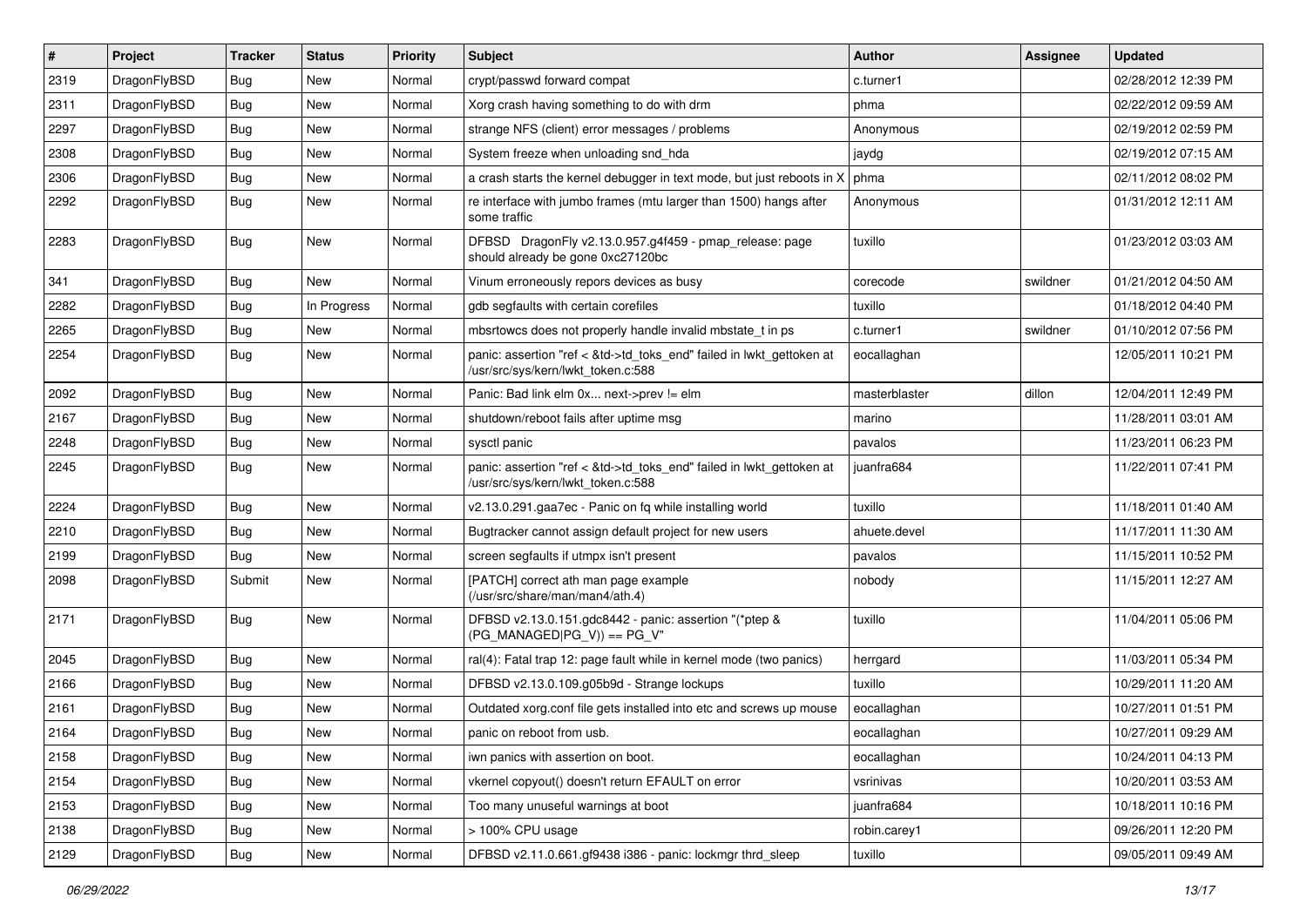| $\sharp$ | Project      | <b>Tracker</b> | <b>Status</b> | <b>Priority</b> | Subject                                                                        | <b>Author</b>     | Assignee  | <b>Updated</b>      |
|----------|--------------|----------------|---------------|-----------------|--------------------------------------------------------------------------------|-------------------|-----------|---------------------|
| 2124     | DragonFlyBSD | <b>Bug</b>     | New           | Normal          | getty repeating too quickly on port /dev/ttyv0                                 | sgeorge.ml        |           | 09/01/2011 04:28 AM |
| 2125     | DragonFlyBSD | Bug            | New           | Normal          | Weird garbage in dmesg                                                         | herrgard          |           | 08/30/2011 08:04 PM |
| 2123     | DragonFlyBSD | <b>Bug</b>     | New           | Normal          | hammer is losing files                                                         | schmir            |           | 08/30/2011 07:56 PM |
| 2115     | DragonFlyBSD | <b>Bug</b>     | New           | Normal          | [msk] system freeze after receive some paquet                                  | bsdsx             |           | 08/22/2011 10:22 AM |
| 2113     | DragonFlyBSD | Bug            | <b>New</b>    | Normal          | nmalloc threaded program fork leak                                             | vsrinivas         | vsrinivas | 08/11/2011 07:25 PM |
| 2107     | DragonFlyBSD | <b>Bug</b>     | <b>New</b>    | Normal          | 2.10.1 sata dvd drive issue                                                    | ausppc            |           | 07/31/2011 08:41 PM |
| 2104     | DragonFlyBSD | Bug            | New           | Normal          | network configuration seg. fault on install CD                                 | navratil          |           | 07/26/2011 07:55 AM |
| 2100     | DragonFlyBSD | <b>Bug</b>     | Feedback      | Normal          | devfs related panic                                                            | sepherosa         | alexh     | 07/10/2011 02:29 PM |
| 2099     | DragonFlyBSD | <b>Bug</b>     | <b>New</b>    | Normal          | page fault panic in vm system                                                  | pavalos           |           | 07/10/2011 08:51 AM |
| 1867     | DragonFlyBSD | Bug            | New           | Normal          | it(4) motherboard and fan problems                                             | tuxillo           |           | 07/08/2011 10:48 AM |
| 2094     | DragonFlyBSD | <b>Bug</b>     | New           | Normal          | Segfault when gdb printing backtrace from core dump                            | greenrd           |           | 06/25/2011 04:14 PM |
| 2085     | DragonFlyBSD | <b>Bug</b>     | <b>New</b>    | Normal          | panic: assertion: (m->flags & PG_MAPPED) == 0 in<br>vm_page_free_toq           | vsrinivas         |           | 06/10/2011 07:48 AM |
| 2080     | DragonFlyBSD | Bug            | New           | Normal          | panic: lockmgr thrd_sleep: called from interrupt, ipi, or hard code<br>section | rumcic            |           | 05/30/2011 05:06 PM |
| 2082     | DragonFlyBSD | Bug            | <b>New</b>    | Normal          | dfbsd 2.10.1 amd64 - mc port build error with 'bmake bin-install'              | sun-doctor        |           | 05/25/2011 07:18 PM |
| 2078     | DragonFlyBSD | <b>Bug</b>     | <b>New</b>    | Normal          | DFBSD i386 v2.11.0.201.g3ed2f - Panic during installworld into a<br>vn0 device | tuxillo           |           | 05/19/2011 07:50 PM |
| 2077     | DragonFlyBSD | Bug            | <b>New</b>    | Normal          | USB devices conflicting                                                        | srussell          |           | 05/17/2011 05:12 PM |
| 2072     | DragonFlyBSD | <b>Bug</b>     | New           | Normal          | Fatal trap 12: stopped at lwkt_send_ipiq3                                      | rumcic            |           | 05/17/2011 04:12 AM |
| 2075     | DragonFlyBSD | <b>Bug</b>     | New           | Normal          | pflogd on x86 64                                                               | fanch             |           | 05/16/2011 04:04 PM |
| 1874     | DragonFlyBSD | <b>Bug</b>     | <b>New</b>    | Normal          | mpd listening on all IPs, accepting only on one                                | rumcic            |           | 05/08/2011 01:01 PM |
| 2052     | DragonFlyBSD | Bug            | <b>New</b>    | Normal          | Kernel panic: CPU APIC ID out of range                                         | Anonymous         |           | 05/02/2011 11:06 AM |
| 2055     | DragonFlyBSD | <b>Bug</b>     | <b>New</b>    | Normal          | $ssh + IPV6 + bridge \Rightarrow connection freezes$                           | steve             |           | 04/24/2011 07:13 PM |
| 2051     | DragonFlyBSD | <b>Bug</b>     | New           | Normal          | No ipv6 lan route entry created on 2.10                                        | ftigeot           |           | 04/21/2011 10:37 AM |
| 2037     | DragonFlyBSD | Bug            | Feedback      | Normal          | Panic Bad link elm while building packages                                     | ftigeot           | dillon    | 04/21/2011 07:20 AM |
| 2048     | DragonFlyBSD | <b>Bug</b>     | New           | Normal          | panic: ffs sync: rofs mod                                                      | pavalos           |           | 04/12/2011 05:45 AM |
| 1984     | DragonFlyBSD | <b>Bug</b>     | New           | Normal          | hammer mount fails after crash - HAMMER: FIFO record bad head<br>signature     | thomas.nikolajsen |           | 03/08/2011 06:57 PM |
| 2004     | DragonFlyBSD | <b>Bug</b>     | New           | Normal          | LWKT_WAIT_IPIQ panic                                                           | steve             |           | 03/08/2011 05:46 PM |
| 2008     | DragonFlyBSD | <b>Bug</b>     | New           | Normal          | lwkt_setcpu_remote: td->td_flags 00800621 console flood                        | pavalos           |           | 03/06/2011 09:37 PM |
| 1990     | DragonFlyBSD | <b>Bug</b>     | New           | Normal          | /mnt too large to mount                                                        | peur.neu          |           | 02/16/2011 11:24 PM |
| 1969     | DragonFlyBSD | <b>Bug</b>     | New           | Normal          | pf-related network problem                                                     | pavalos           | lentferj  | 02/01/2011 06:57 PM |
| 1964     | DragonFlyBSD | <b>Bug</b>     | New           | Normal          | iwn (panic assertion : wlan_assert_serialized)                                 | sjmm.ptr          | josepht   | 02/01/2011 12:57 PM |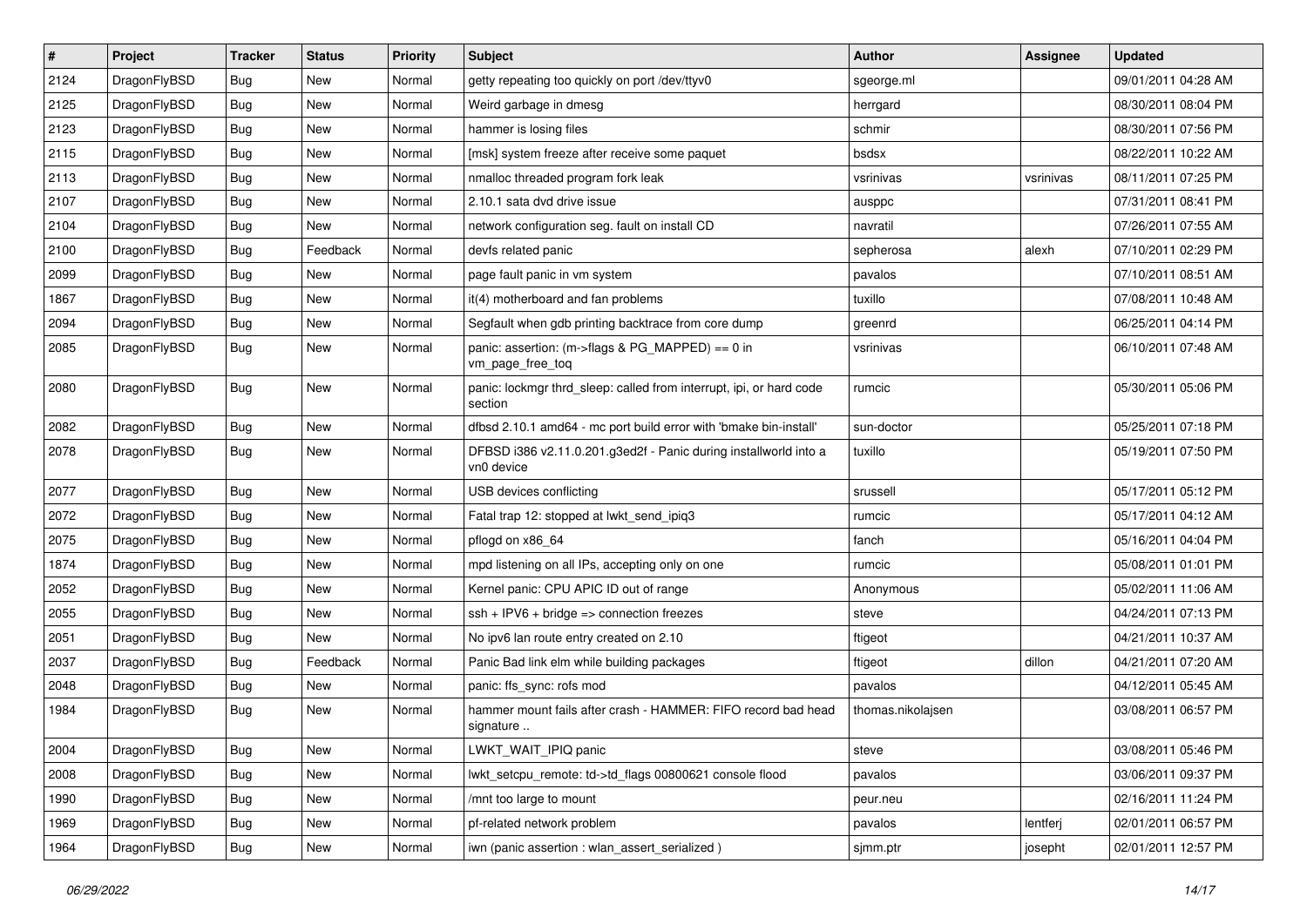| #    | Project      | Tracker    | <b>Status</b> | <b>Priority</b> | Subject                                                                                                                                                                                           | Author             | Assignee | <b>Updated</b>      |
|------|--------------|------------|---------------|-----------------|---------------------------------------------------------------------------------------------------------------------------------------------------------------------------------------------------|--------------------|----------|---------------------|
| 1873 | DragonFlyBSD | <b>Bug</b> | <b>New</b>    | Normal          | Panic upon usb mouse detach and reattaching                                                                                                                                                       | rumcic             |          | 02/01/2011 09:53 AM |
| 1949 | DragonFlyBSD | Bug        | New           | Normal          | iwn panic                                                                                                                                                                                         | pavalos            |          | 01/30/2011 03:21 AM |
| 1961 | DragonFlyBSD | <b>Bug</b> | New           | Normal          | Can't create dump from DDB                                                                                                                                                                        | shamaz             |          | 01/29/2011 09:02 PM |
| 1946 | DragonFlyBSD | <b>Bug</b> | New           | Normal          | ieee80211 panic                                                                                                                                                                                   | pavalos            | josepht  | 01/27/2011 06:00 PM |
| 1884 | DragonFlyBSD | <b>Bug</b> | <b>New</b>    | Normal          | System completely freezes while listening music (devbuf: malloc<br>limit exceeded)                                                                                                                | shamaz             |          | 01/24/2011 05:00 PM |
| 1959 | DragonFlyBSD | Bug        | <b>New</b>    | Normal          | DFBSD v2.9.1.422.gc98f2 - Panic during boot - IPv6 and PF                                                                                                                                         | tuxillo            |          | 01/13/2011 03:37 AM |
| 1951 | DragonFlyBSD | Bug        | New           | Normal          | dma timeouts at phyaddr on a good hdd                                                                                                                                                             | peur.neu           |          | 01/04/2011 07:12 AM |
| 1944 | DragonFlyBSD | Bug        | New           | Normal          | panic: backing object 0xdea7b258 was somehow re-referenced<br>during collapse!                                                                                                                    | sepherosa          |          | 12/27/2010 02:06 AM |
| 1943 | DragonFlyBSD | <b>Bug</b> | New           | Normal          | hammer assertion panic                                                                                                                                                                            | peter              |          | 12/27/2010 12:45 AM |
| 1941 | DragonFlyBSD | <b>Bug</b> | <b>New</b>    | Normal          | wlan config crash                                                                                                                                                                                 | abandon.every.hope |          | 12/24/2010 07:54 PM |
| 1939 | DragonFlyBSD | Bug        | <b>New</b>    | Normal          | Panic on nightly build and stress test box                                                                                                                                                        | lentferj           |          | 12/18/2010 08:41 AM |
| 1935 | DragonFlyBSD | <b>Bug</b> | New           | Normal          | mouse does not work after switching between x and console                                                                                                                                         | shamaz             |          | 12/13/2010 10:06 AM |
| 1463 | DragonFlyBSD | <b>Bug</b> | New           | Normal          | Mountroot before drives are initialized                                                                                                                                                           | elekktretterr      |          | 12/07/2010 01:30 PM |
| 1923 | DragonFlyBSD | Bug        | New           | Normal          | Abysmal NFS performance with IPv6                                                                                                                                                                 | ftigeot            |          | 12/05/2010 09:34 PM |
| 1430 | DragonFlyBSD | <b>Bug</b> | New           | Normal          | Buggy w(1)?                                                                                                                                                                                       | hasso              | alexh    | 11/24/2010 08:09 AM |
| 1917 | DragonFlyBSD | <b>Bug</b> | New           | Normal          | panic: assertion: (RB_EMPTY(&ip->rec_tree) && (ip->flags &<br>HAMMER INODE XDIRTY) == 0)    (!RB EMPTY(&ip->rec tree)<br>&& (ip->flags & HAMMER_INODE_XDIRTY) != 0) in<br>hammer_flush_inode_done | qhwt.dfly          |          | 11/24/2010 03:23 AM |
| 1916 | DragonFlyBSD | <b>Bug</b> | New           | Normal          | Constant crashes on x86 64 with UFS                                                                                                                                                               | lentferj           |          | 11/21/2010 07:40 PM |
| 1913 | DragonFlyBSD | <b>Bug</b> | New           | Normal          | panic: assertion: ip->flush_state != HAMMER_FST_FLUSH in<br>hammer_flush_inode_core                                                                                                               | swildner           |          | 11/20/2010 05:27 PM |
| 1907 | DragonFlyBSD | <b>Bug</b> | <b>New</b>    | Normal          | Hammer crash in hammer flusher flush()                                                                                                                                                            | swildner           |          | 11/11/2010 05:07 AM |
| 1786 | DragonFlyBSD | <b>Bug</b> | New           | Normal          | Calling NULL function pointer initiates panic loop                                                                                                                                                | sjg                |          | 10/11/2010 05:28 PM |
| 1861 | DragonFlyBSD | <b>Bug</b> | New           | Normal          | panic via kprintf (lockmgr called in a hard section)                                                                                                                                              | vsrinivas          |          | 10/11/2010 12:56 AM |
| 1982 | DragonFlyBSD | <b>Bug</b> | New           | Low             | There is no linuxulator on x86-64                                                                                                                                                                 | herrgard           |          | 05/31/2022 02:25 PM |
| 3311 | DragonFlyBSD | Bug        | New           | Low             | TrueCrypt support may cause kernel crash                                                                                                                                                          | arcade@b1t.name    |          | 04/29/2022 06:19 AM |
| 1947 | DragonFlyBSD | <b>Bug</b> | New           | Low             | GA-880GM-UD2H (rev. 1.3) AHCI fails to detect disks at the end of<br>the RAID controller                                                                                                          | eocallaghan        |          | 11/27/2021 08:46 AM |
| 1819 | DragonFlyBSD | <b>Bug</b> | In Progress   | Low             | truss - Major revamping task list                                                                                                                                                                 | tuxillo            | tuxillo  | 11/27/2021 08:45 AM |
| 2797 | DragonFlyBSD | <b>Bug</b> | In Progress   | Low             | vkernels with & without machdep.pmap_mmu_optimize                                                                                                                                                 | yellowrabbit2010   |          | 11/27/2021 08:06 AM |
| 3101 | DragonFlyBSD | Bug        | New           | Low             | PFI CGI install not working in dragonflybsd 5.0.1 USB install                                                                                                                                     | bnegre82           |          | 05/11/2021 04:14 AM |
| 2721 | DragonFlyBSD | Submit     | Feedback      | Low             | Some few zalloc calls to objcache ones replacements                                                                                                                                               | dclink             | tuxillo  | 05/11/2021 04:08 AM |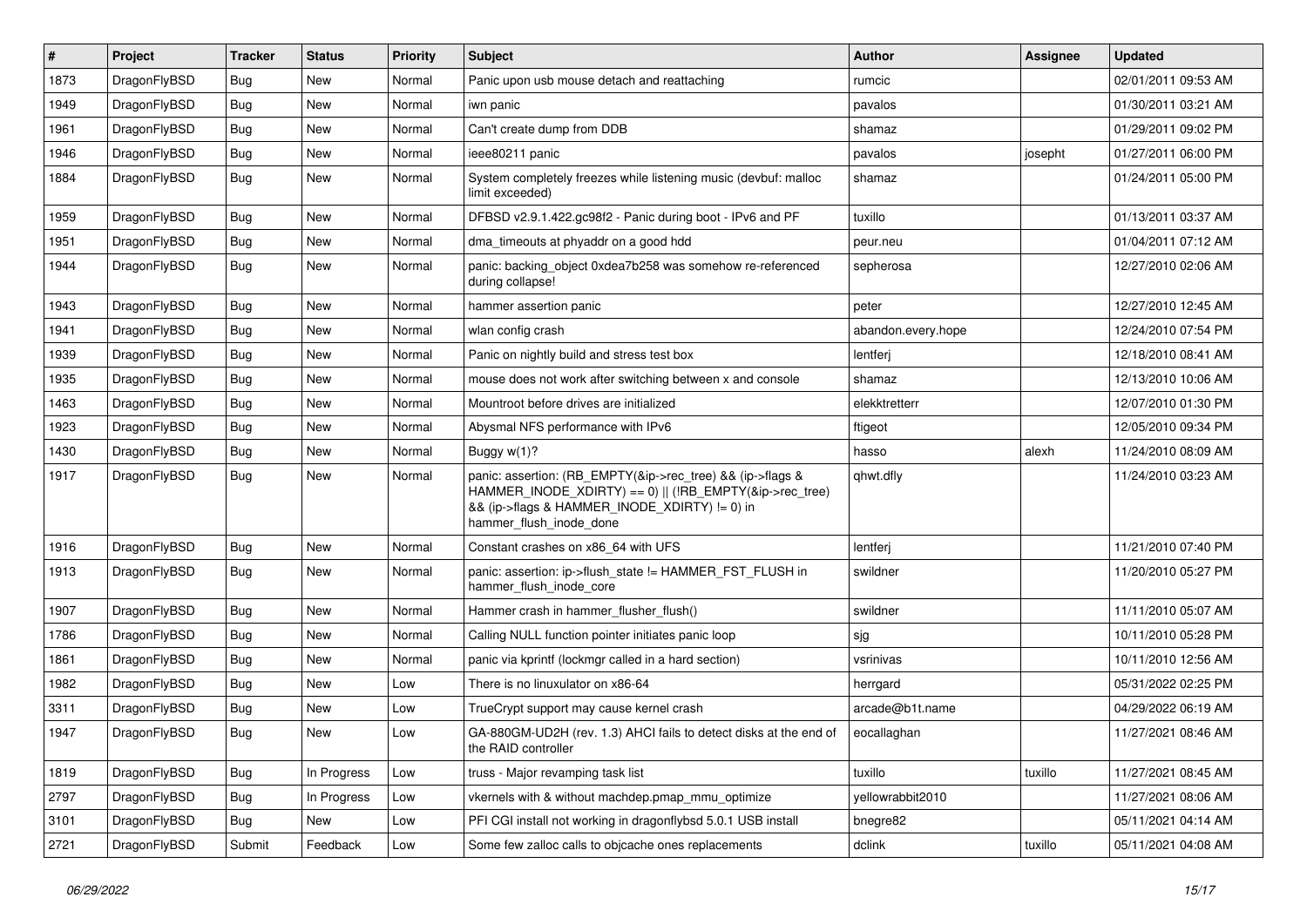| $\sharp$ | Project      | <b>Tracker</b> | <b>Status</b> | <b>Priority</b> | Subject                                                                                                       | <b>Author</b>      | Assignee | <b>Updated</b>      |
|----------|--------------|----------------|---------------|-----------------|---------------------------------------------------------------------------------------------------------------|--------------------|----------|---------------------|
| 2675     | DragonFlyBSD | <b>Bug</b>     | New           | Low             | Ultimate N WiFi Link 5300 get iwn_intr: fatal firmware error on 5GHz                                          | revuwa             |          | 05/11/2021 04:07 AM |
| 2636     | DragonFlyBSD | Bug            | Feedback      | Low             | Add -x flag to iostat (a la solaris)                                                                          | tuxillo            |          | 05/11/2021 04:07 AM |
| 2631     | DragonFlyBSD | <b>Bug</b>     | In Progress   | Low             | Verify library versioning current with full package build and switch it<br>on (after publishing packages)     | tuxillo            |          | 05/11/2021 04:06 AM |
| 1428     | DragonFlyBSD | Bug            | Feedback      | Low             | POSIX.1e implementation is too old                                                                            | hasso              | tuxillo  | 05/11/2021 04:00 AM |
| 1313     | DragonFlyBSD | <b>Bug</b>     | New           | Low             | Signal code in kernel needs major overhaul (signal queues,<br>si_code, si_addr)                               | hasso              |          | 05/11/2021 04:00 AM |
| 1148     | DragonFlyBSD | Bug            | In Progress   | Low             | BCM4311 wireless network adapter detected but not functional                                                  | archimedes.gaviola |          | 05/11/2021 04:00 AM |
| 3228     | DragonFlyBSD | <b>Bug</b>     | <b>New</b>    | Low             | pfi_kif_unref: state refcount <= 0 in dmesg                                                                   | justin             |          | 03/05/2021 06:39 AM |
| 3107     | DragonFlyBSD | Bug            | New           | Low             | ACPI interrupt storm when loading i915 on Lenovo T460                                                         | oyvinht            |          | 07/15/2020 07:01 AM |
| 3132     | DragonFlyBSD | <b>Bug</b>     | <b>New</b>    | Low             | unifdef mined                                                                                                 | bcallah            |          | 04/26/2018 08:34 PM |
| 3024     | DragonFlyBSD | <b>Bug</b>     | New           | Low             | sys/dev/netif/wi/if_wi.c:1090]: (style) Redundant condition                                                   | dcb                |          | 04/11/2017 11:56 AM |
| 2931     | DragonFlyBSD | Bug            | New           | Low             | 'gdb' of 'vkernel' unable to print backtrace                                                                  | tofergus           |          | 07/26/2016 01:51 PM |
| 2878     | DragonFlyBSD | <b>Bug</b>     | New           | Low             | [fix] CCVER problem when using clang and cpu extensions<br>(intrinsics)                                       | arcade@b1t.name    |          | 06/24/2016 04:25 AM |
| 2887     | DragonFlyBSD | Bug            | <b>New</b>    | Low             | Missing extattr_namespace_to_string and<br>extattr_string_to_namespace functions                              | rubenk             |          | 02/06/2016 05:09 AM |
| 2882     | DragonFlyBSD | Bug            | New           | Low             | bridge sends packets from individual interfaces                                                               | arcade@b1t.name    |          | 01/09/2016 12:43 PM |
| 2877     | DragonFlyBSD | <b>Bug</b>     | <b>New</b>    | Low             | sed fails when working with UTF-8 locale and non-UTF symbols                                                  | arcade@b1t.name    |          | 12/30/2015 11:20 AM |
| 2859     | DragonFlyBSD | <b>Bug</b>     | New           | Low             | Installer configuration menu always highlights "Select timezone", no<br>matter which step was last completed. | cgag               |          | 12/02/2015 01:54 PM |
| 2858     | DragonFlyBSD | Bug            | New           | Low             | Installer "Local or UTC" question should have "No" selected by<br>default.                                    | cgag               |          | 12/02/2015 01:18 PM |
| 2790     | DragonFlyBSD | Submit         | <b>New</b>    | Low             | filedesc softrefs increment code factoring                                                                    | dclink             |          | 02/21/2015 04:00 AM |
| 600      | DragonFlyBSD | <b>Bug</b>     | New           | Low             | /sys/libkern/karc4random                                                                                      | robin_carey5       | profmakx | 01/19/2015 03:07 AM |
| 1127     | DragonFlyBSD | Bug            | Feedback      | Low             | cdrom drive not detected                                                                                      | tgr                | corecode | 01/15/2015 08:55 AM |
| 2680     | DragonFlyBSD | <b>Bug</b>     | New           | Low             | boot0cfg update makes box unbootable                                                                          | herrgard           |          | 06/10/2014 06:02 AM |
| 285      | DragonFlyBSD | <b>Bug</b>     | Feedback      | Low             | interrupt latency with re without ip address configured                                                       | thomas.nikolajsen  |          | 02/20/2014 10:30 AM |
| 679      | DragonFlyBSD | Bug            | New           | Low             | Netgraph backward compatibility for old *LEN constants                                                        | nant               | nant     | 02/18/2014 05:45 AM |
| 2552     | DragonFlyBSD | <b>Bug</b>     | <b>New</b>    | Low             | hammer recovery should indicate progress                                                                      | phma               |          | 05/03/2013 12:13 AM |
| 2529     | DragonFlyBSD | Bug            | New           | Low             | Sundance network adapter is not detected and attached                                                         | kworr              |          | 03/25/2013 02:29 AM |
| 293      | DragonFlyBSD | <b>Bug</b>     | Feedback      | Low             | Various updates to the handbook                                                                               | victor             | victor   | 03/10/2013 04:46 AM |
| 725      | DragonFlyBSD | <b>Bug</b>     | In Progress   | Low             | 'make distribution' fails w/'ro' /usr/obj                                                                     | c.turner           |          | 03/09/2013 01:01 PM |
| 385      | DragonFlyBSD | <b>Bug</b>     | Feedback      | Low             | Mail archive address removal                                                                                  | justin             | justin   | 03/09/2013 11:24 AM |
| 1714     | DragonFlyBSD | <b>Bug</b>     | New           | Low             | hwpmc                                                                                                         | alexh              | swildner | 08/18/2012 02:03 PM |